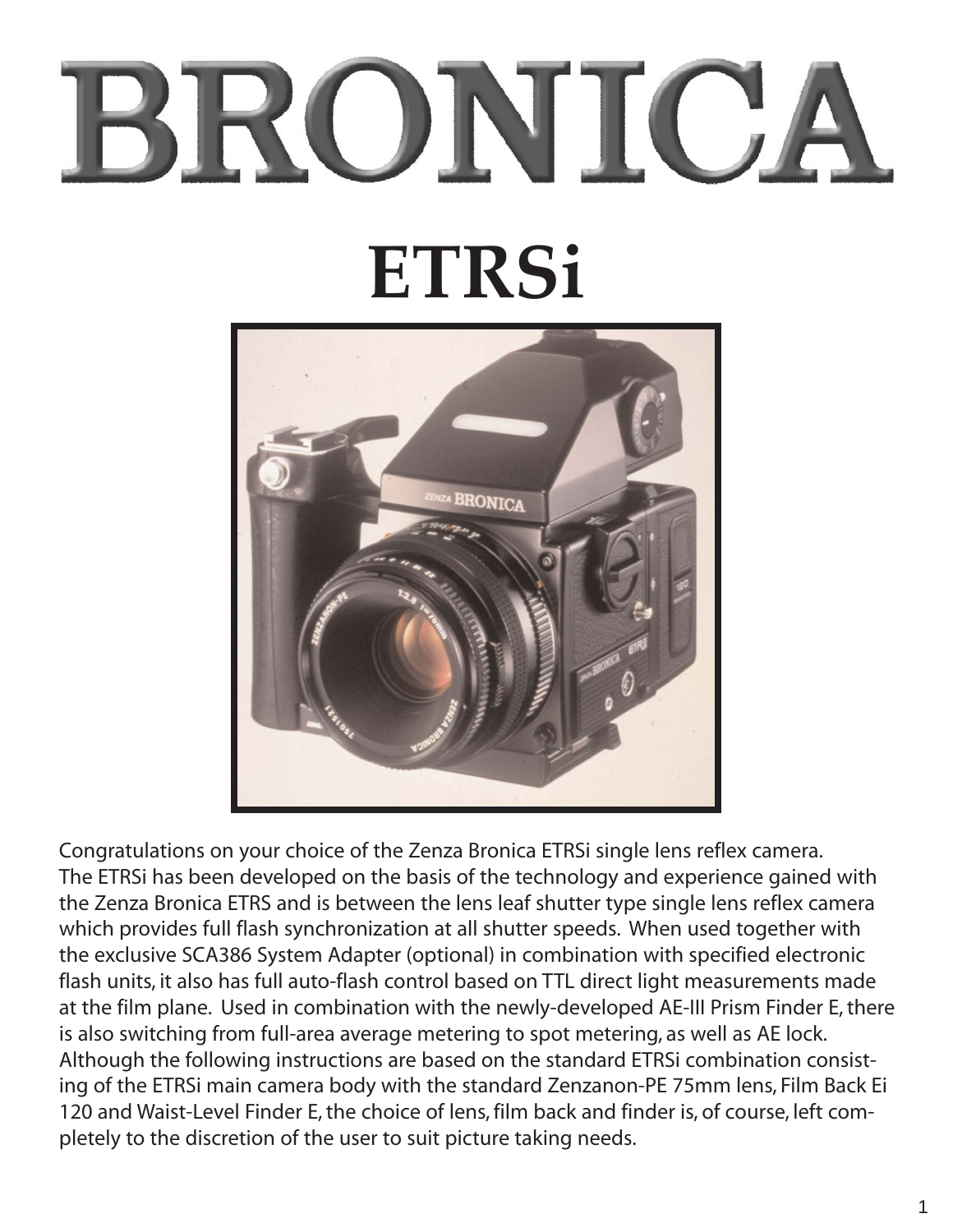|            | <b>Contents</b>                                                              | <b>Page</b>  |
|------------|------------------------------------------------------------------------------|--------------|
|            |                                                                              |              |
|            |                                                                              |              |
|            |                                                                              |              |
|            | Specification on the ZENZA BRONICA ETRSi<br>Parts of the ZENZA BRONICA ETRSi | 3,4<br>5     |
|            |                                                                              |              |
| 1.         | Loading the Battery                                                          | 6            |
| 2.         | <b>Battery Check</b>                                                         | 6            |
| 3.         | <b>Attachment and Removal of Film Back</b>                                   | 7,8          |
| 4.         | <b>Construction of Film Back</b>                                             | 8            |
| 5.         | <b>Film Loading</b>                                                          | 8, 9, 10     |
| 6.         | Film Type Indicator Frame                                                    | 11           |
| 7.         | Film Advance and Shutter Cocking                                             | 11           |
| 8.         | <b>Exposure Counter</b>                                                      | 11           |
| 9.         | <b>Film Unloading</b>                                                        | 12           |
| 10.        | Setting the Shutter Speed Dial                                               | 12           |
| 11.        | <b>Shutter Release Button</b>                                                | 13           |
| 12.        | Time(T) Exposure                                                             | 14           |
| 13.        | <b>Exchanging Lenses</b>                                                     | 14           |
| 14.        | <b>Interchanging Finders</b>                                                 | 15           |
| 15.        | Waist-Level Finder and Interchanging Magnifiers                              | 15, 16       |
| 16.        | Setting the Aperture                                                         | 16           |
| 17.        | <b>Focusing Adjustment</b>                                                   | 17           |
| 18.<br>19. | Distance Scale and Depth of Field Scale<br>Infrared Photography              | 17           |
| 20.        | Flash Photography                                                            | 17, 18       |
| 21.        | <b>Multiple Exposures</b>                                                    | 18, 19       |
| 22.        | Mirror Lock-Up                                                               | 19           |
| 23.        | <b>Interchanging Focusing Screens</b>                                        | 20, 21<br>21 |
| 24.        | Attachment of the Neck Strap                                                 | 22           |
| 25.        | <b>Facts About the Battery</b>                                               | 22, 23       |
| 26.        | Pointers on Shooting                                                         | 23           |
| 27.        | <b>Care and Maintenance</b>                                                  | 23, 24       |
| 28.        | Depth and Field Tables                                                       | 25           |
| 29.        | Interchangeable Lenses                                                       | 26, 27       |
| 30.        | Accessories for Increasing Versatility                                       | 27           |
|            |                                                                              |              |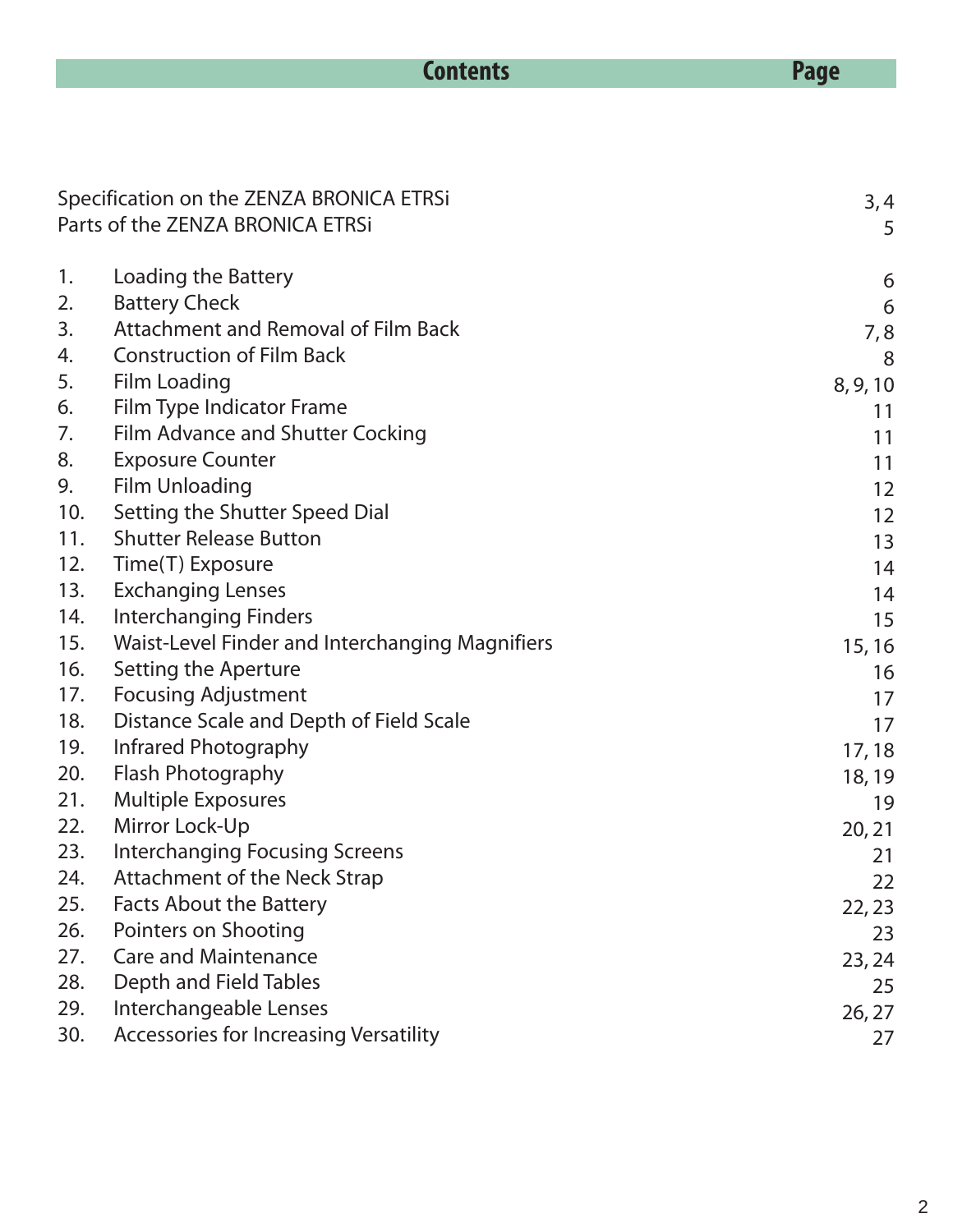# **Specifications of the ZENZA BRONICA ETRSi**

| Type                 | 4.5 x 6cm format lens shutter single lens<br>reflex camera, with interchangeable lens, film     |
|----------------------|-------------------------------------------------------------------------------------------------|
|                      | back, finder and focusing screen systems                                                        |
| <b>Frame Size</b>    | 42 x 55.1mm (side/length ratio of 1:1:31                                                        |
|                      | closely matches standard paper and reduc-<br>tion sizes.                                        |
| Film                 | 120 roll film (15 exposures); 220 roll film (30                                                 |
|                      | exposures); 135 cartridge loaded film; and<br>Polaroid Land pack film.                          |
| <b>Standard Lens</b> | Zenzanon-PE 75mm F2.8 lens, interchange-                                                        |
|                      | able type; 6 elements in 5 groups; multi-layer                                                  |
|                      | anti-reflection coated; 49.7 <sup>o</sup> angle of view;                                        |
|                      | F22 minimum aperture; 60cm minimum<br>focusing distance; and helical focusing.                  |
| <b>Filter Size</b>   | 62mm diameter for 40-250mm lenses and                                                           |
|                      | 95mm for 500mm lens.                                                                            |
| Lens Mount           | Exclusive four claw Bronica ETR bayonet<br>mount.                                               |
| Lens Diaphragm       | Fully automatic instant reopening diaphragm<br>action; equal-distance aperture scale gradua-    |
|                      | tions; depth of field previewing.                                                               |
| Shutter              | Electronic control SEIKO #0 between-lens leaf                                                   |
|                      | shutter: shutter speeds 8 to 1/500 sec. plus                                                    |
|                      | B(bulb) and T(time); intermediate settings not<br>possible; mechanical control setting of 1/500 |
|                      | sec.                                                                                            |
|                      |                                                                                                 |
| <b>Film Winding</b>  | Film winding crank; one complete forward<br>revolution or ratcheted winding action.             |
| Mirror Lock-Up       | Possible with mirror lock-up lever                                                              |
| Multiple Exposure    | Possible with multiple exposure lever; red<br>warning sign in finder.                           |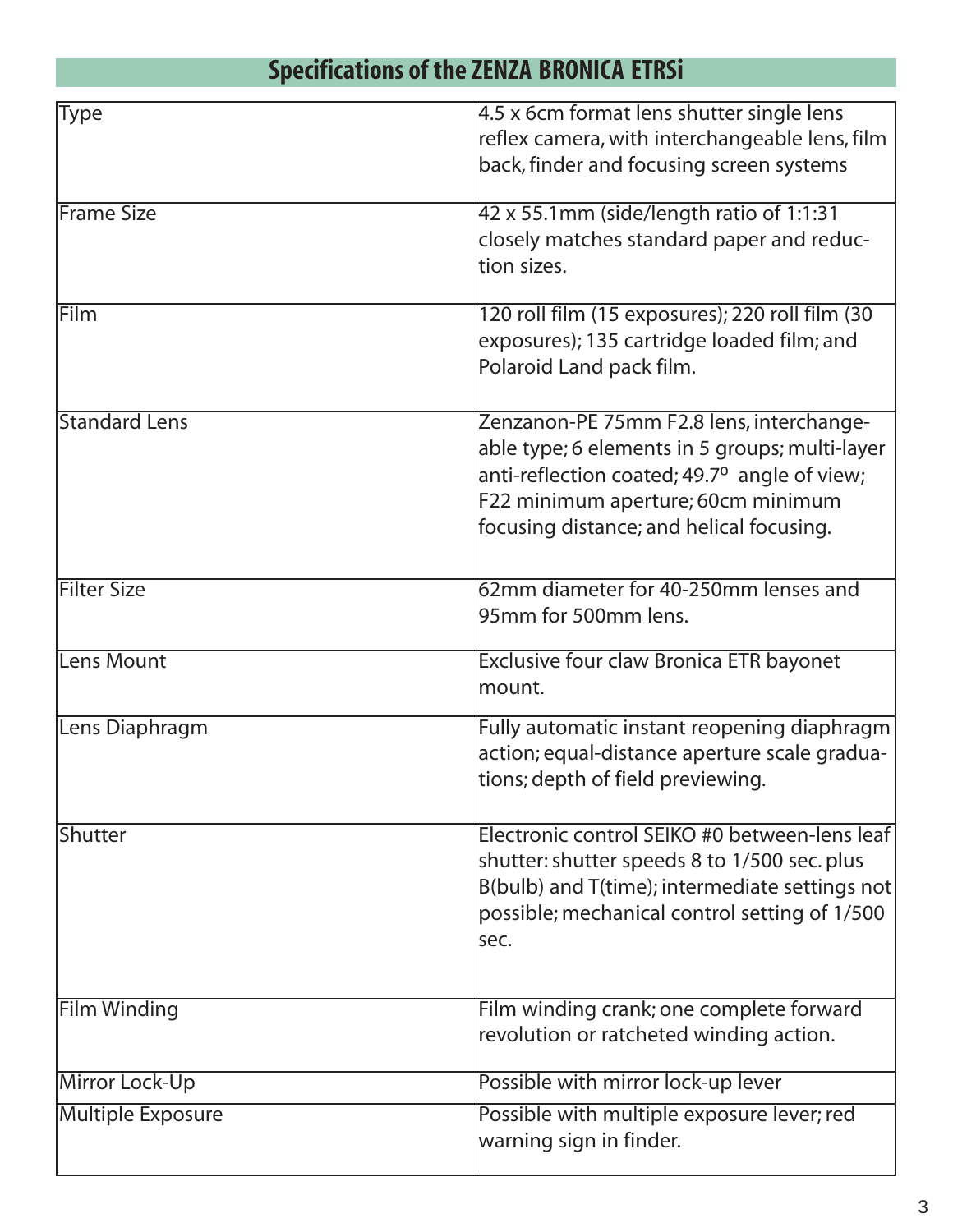# **Specifications of the ZENZA BRONICA ETRSi (con't)**

| <b>Film Back</b>             | Daylight loading interchangeable type; exclu-   |
|------------------------------|-------------------------------------------------|
|                              | sive film back for 120, 220 and 135 roll film   |
|                              | and Polaroid Land pack film                     |
|                              |                                                 |
| <b>Finder System</b>         | Interchangeable finder system; 94% of actual    |
|                              | field of view (remains unchanged with differ-   |
|                              | ent finders); choice of four optional finders;  |
|                              | Waist-Level Finder E, AE-II Finder E, Rotary    |
|                              | Viewfinder E and Prism Finder E.                |
|                              |                                                 |
| <b>Focusing Screen</b>       | Interchangeable type; standard screen has       |
|                              | matte spot.                                     |
|                              |                                                 |
| <b>Flash Synchronization</b> | X-setting (up to 1/500 sec); auto-flash control |
|                              | based on direct light measurements at the       |
|                              | film plane is possible with optional SCA        |
|                              |                                                 |
|                              | System Adapter.                                 |
| <b>Battery Checking</b>      | Red-colored LED light up within screen area     |
|                              | when battery check button is depressed, if      |
|                              | there is sufficient power; also doubles as      |
|                              | shutter closing signal.                         |
|                              |                                                 |
| <b>Battery</b>               | Single 6-volt silver oxide or alkaline-man-     |
|                              | ganese battery; also powers AE-II Finder E,     |
|                              | when attached.                                  |
| <b>Dimensions</b>            | 92(wide) x 87 (high) x 69 (long)mm (ETRSi       |
|                              | main body only)                                 |
|                              |                                                 |
|                              | 92( wide) x 107( high) x 165 (long) mm (with    |
|                              | standard lens Film Back Ei 120 and Waist-       |
|                              | Level Finder E)                                 |
|                              |                                                 |
| Weight                       | 480 grams (ETRSi main body only; without        |
|                              | battery)                                        |
|                              |                                                 |
|                              | 1,285 grams (with standard lens, Film Back Ei   |
|                              | 120 and Waist-Level Finder E; without bat-      |
|                              | tery.)                                          |
|                              |                                                 |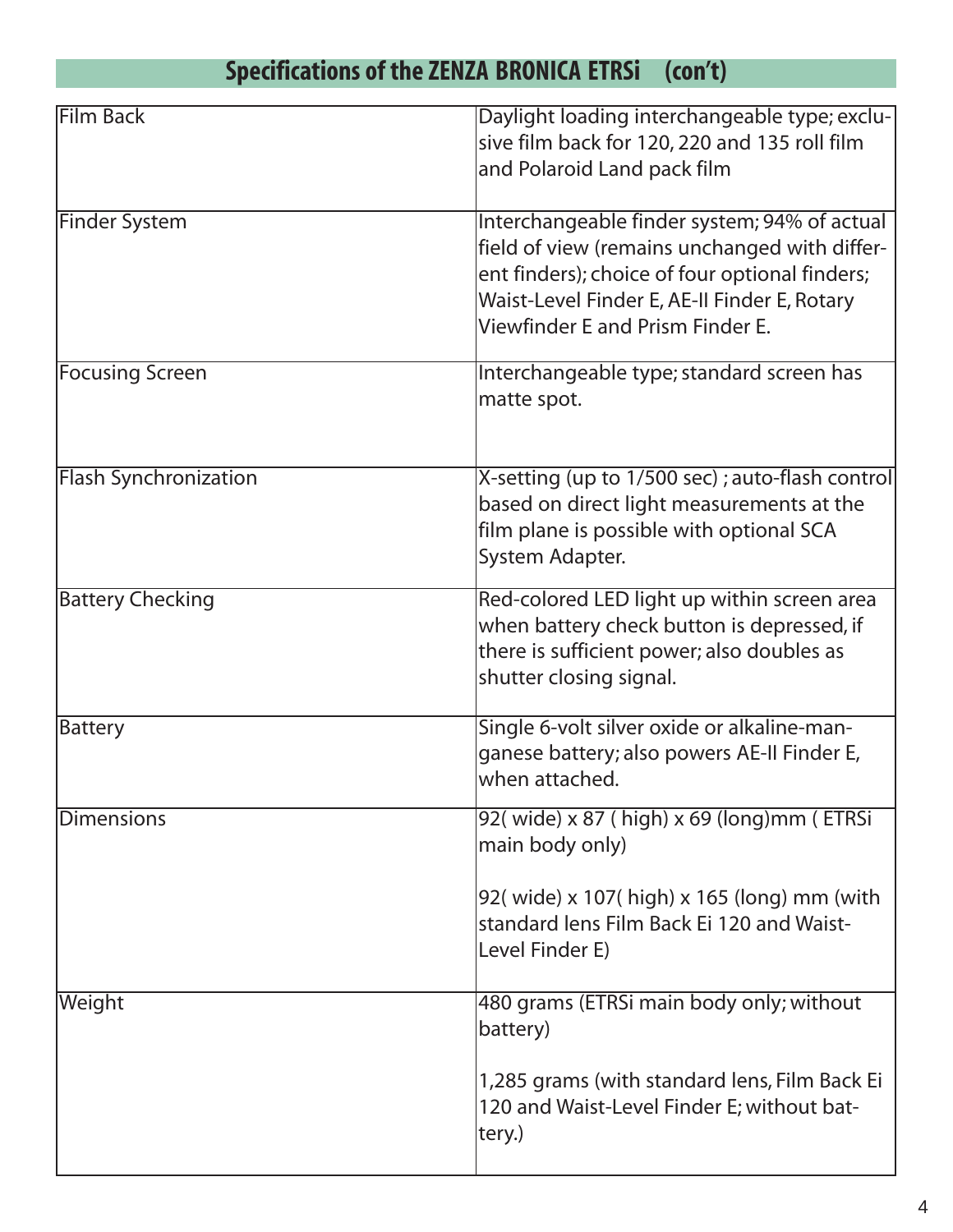#### **Parts of the ZENZA BRONICA ETRSi**





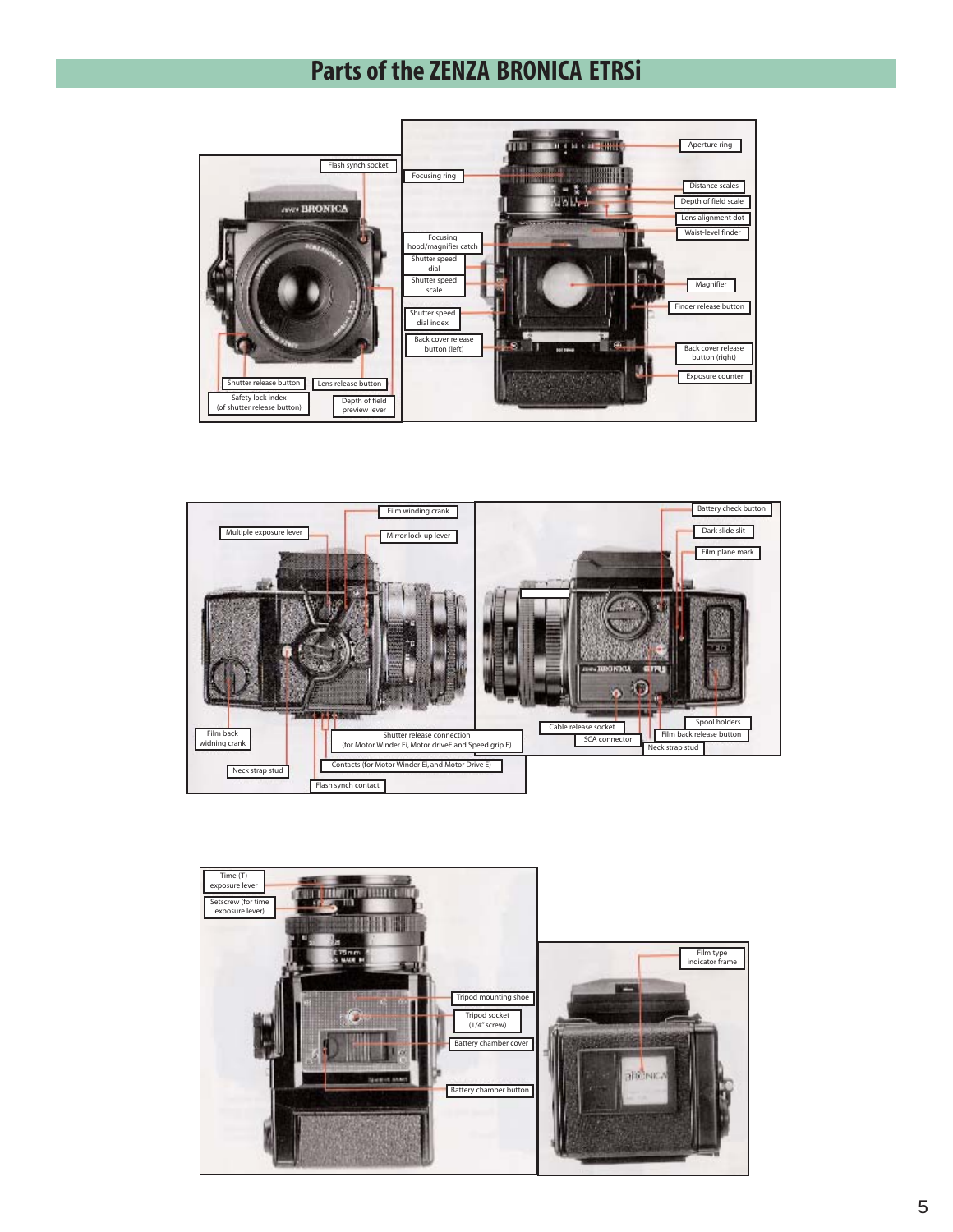## **1. Loading the Battery**

The electronically-controlled speeds of the shutter will not work without loading the battery. One alkaline-manganese or one silver-oxide battery of 6 volts should be used. The shutter will be mechanically controlled when the battery is not loaded, exhausted or when it is loaded with its polarity marks reversed. It will then be released at 1/500 sec, regardless of the setting on the shutter speed dial. Time exposure is an additional mechanical speed, accessible by a lever (A/T) on the lens.

\* The batteries noted may be obtained at any photographic equipment or electrical appliance shop.



A. Depress the battery chamber button with your finger and, at the same time, move the battery chamber cover in the arrow-indicated direction. The cover will come off easily.

\* When loading the battery, be sure to leave the battery removal ribbon extending out, for convenience in removing the battery the next time.



B. Coincide the plus (+) and minus (-) marks on the battery with similar polarity indications in the battery chamber. Then, push in the negative end of the battery first and follow with the positive end.

C. Insert the BATTERY end of the battery chamber cover which also has a mark coinciding to that on the body. Then move the cover in the other direction (opposite to the arrow indication) until it locks in place.

## **2. Battery Checking**



If a red-colored battery check LED lights up in the left-rear corner (of the screen area) when the battery check button is pressed, the battery is loaded properly and there is sufficient power for electronic operations.

\* If the LED does not light up, (1) the battery is not loaded properly or (2) it is completely drained.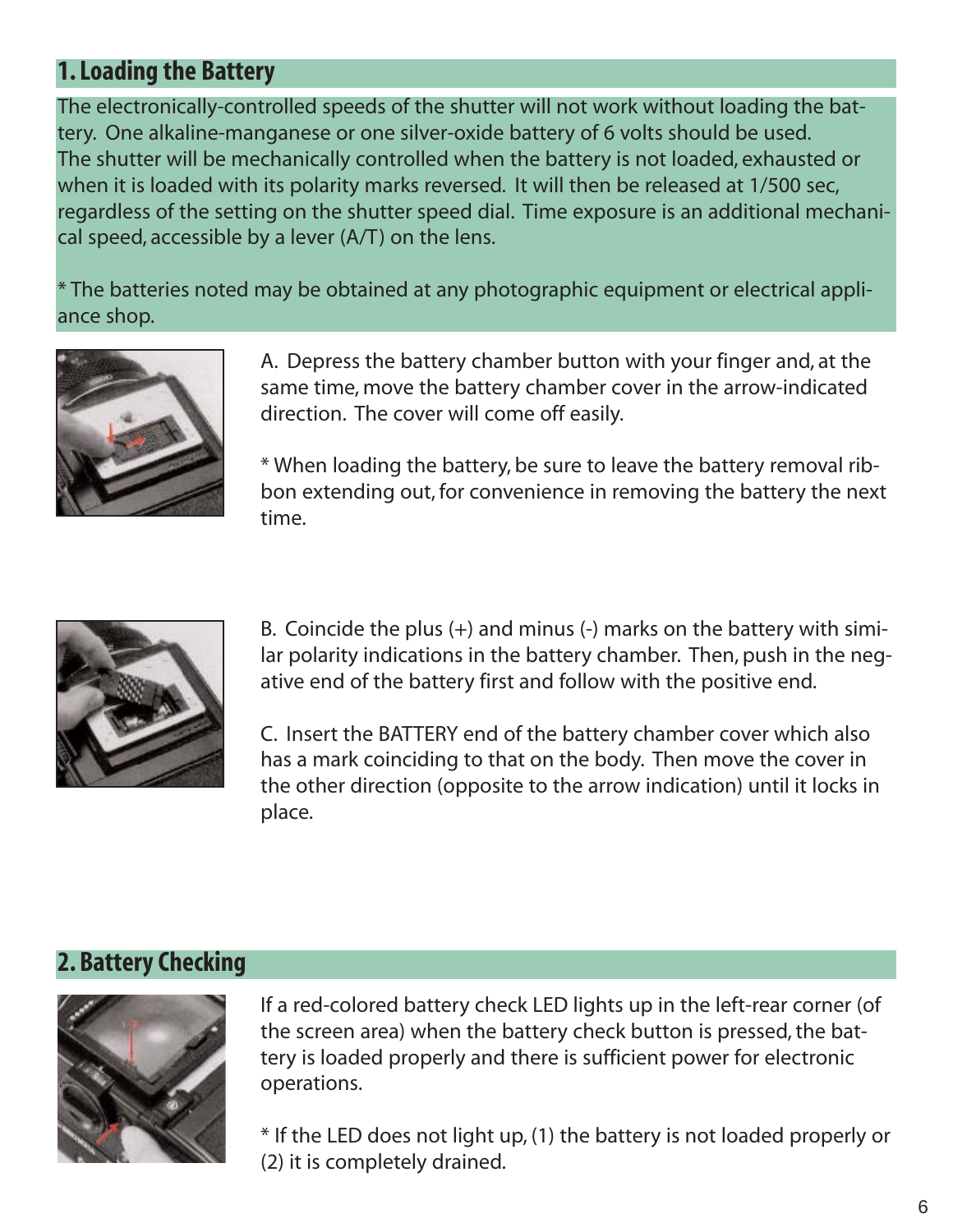## **3. Attachment and Removal of Film Back**

The film back is a film chamber that can be attached or detached freely, this permitting free exchange of film types even during shooting sessions.

The camera main body and film back are fully coupled, upon connection. Therefore, always turn the film winding crank completely one time, upon attaching the film back. If winding is not possible, all preparations for taking the picture have been completed. But, if winding is possible, rotating the film winding crank until it stops will automatically take care of the incomplete action, whether uncocked shutter or film not advanced. Thus, it's always possible to choose the film type most suited for the shot, even midway in the roll.

\* Make full use of the interchangeable film back.

- 1. Color and black and white, in different film speeds, can be shot, as required.
- 2. Continuous shooting is possible if sufficient preloaded film backs are available.

3. Don't waste unsuitable film used in a previous session but simply load up a new film back with the required film type.

4. Using a Polaroid Land Pack Film Back will provide an instant color or black and white picture, used typically for checking the lighting and/or composition before taking the actual photograph.

\* Choose film backs to match your photographic requirements, as various types and formats are available optionally.

5. The film chamber that can be attached or detached freely, thus permitting changes in film types even in mid roll. The camera body and film back are fully coupled upon connection. This means that the back and body communicate their state of readiness to each other, and prevent accidental double exposures, or blank frames.

After attaching the film back, wind the crank. If winding is not possible, all preparations for taking the picture have been completed. But, if winding is possible, the wind will automatically take care of any incomplete action, whether uncocked shutter or film not advanced. Thus, any back can simply be attached to the body without need for checking the body, or back for their state of readiness.



A. To attach the film back to the main body, simply insert the latches at the upper end of the film back into the attachment openings at the upper end of the main body. Then, press the lower end of the film back against the main body until it locks securely.

\* The dark slide must be withdrawn from its slit, upon attachment of the film back to the main body, as otherwise the shutter cannot be released.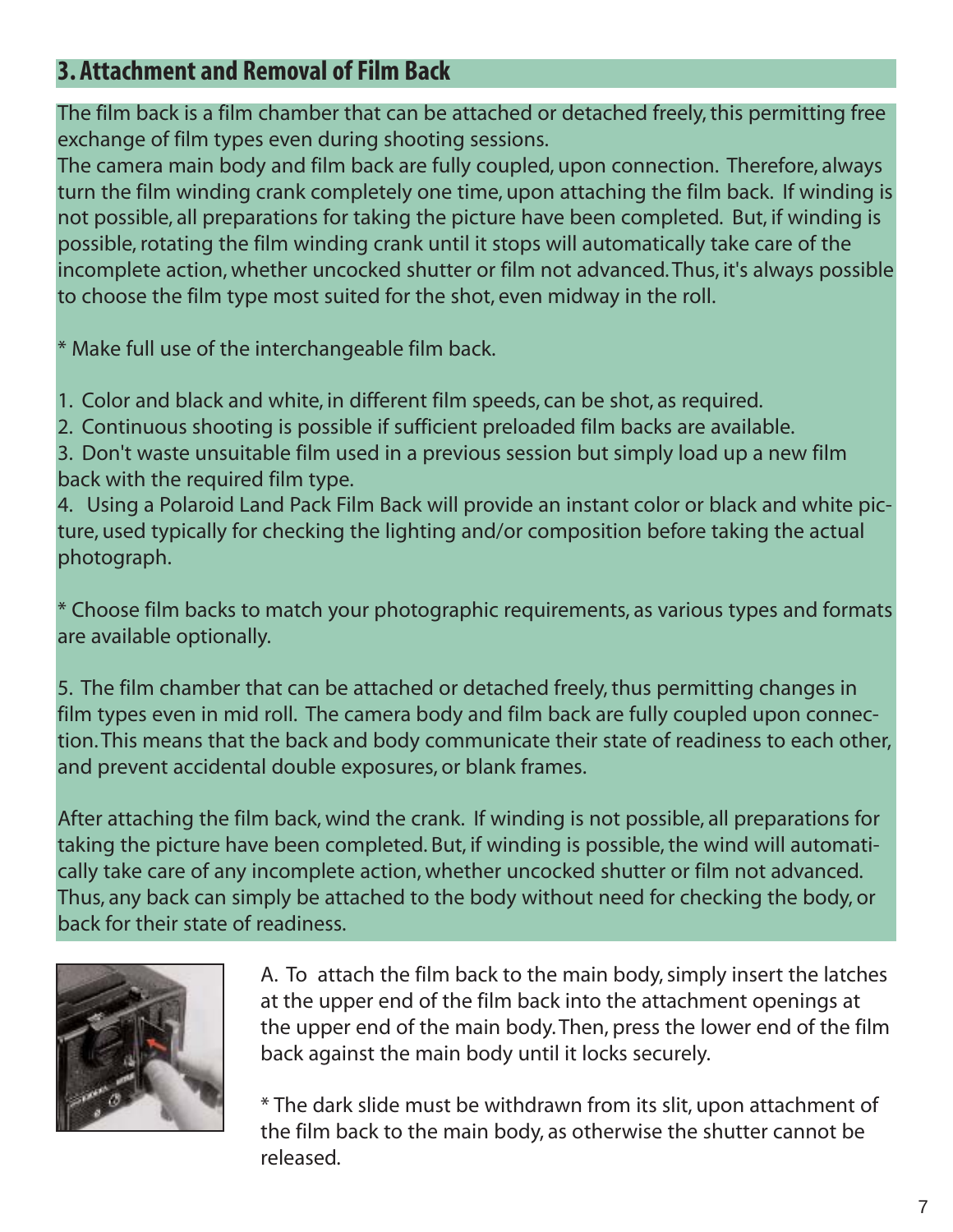## **3. Attachment and Removal of Film Back (con't)**



B. To remove the film back from the main body, insert the dark slide into the dark slide slit, as illustrated, with the  $\circ$  mark on the dark slide at the top end. Push it all the way in.

\* There is danger of the film back accidentally becoming detached from the main body, should the dark slide be left in its slit while the camera is being carried. Therefore, make it a rule to withdraw the dark slide promptly upon attaching the film back to the main body.



C. Depress the film back release button and the lower end of the film back can be removed, as illustrated. Simply shift the film back up slightly and pull it away.

\* The dark slide cannot be withdrawn while the film back is removed from the main body.

#### **4. Construction of Film Back**



A. The film back consists of a film holder and a film back frame, with exclusive film holders supplied for 120 and 220 roll films. The film holder has an insert or frame for loading film, as well as a built-in film winding mechanism.



B. The film back frame, on the other hand, consists of a base with a dark slide slit and a back cover with a film type indicator frame. The film back frame completely encloses the film holder and shields it from outside light, as well as connecting it to the camera main body.

#### **5. Film Loading**



A. To open the back cover, squeeze the left and right back cover release buttons, in the arrow-indicated directions, at the same time and the back cover will open.

\*Various film back types and formats are available optionally. Therefore, choose those suitable for your needs. See instructions supplied with the Polaroid Land Pack Film Back and Film Back ETRS 135 for their proper use.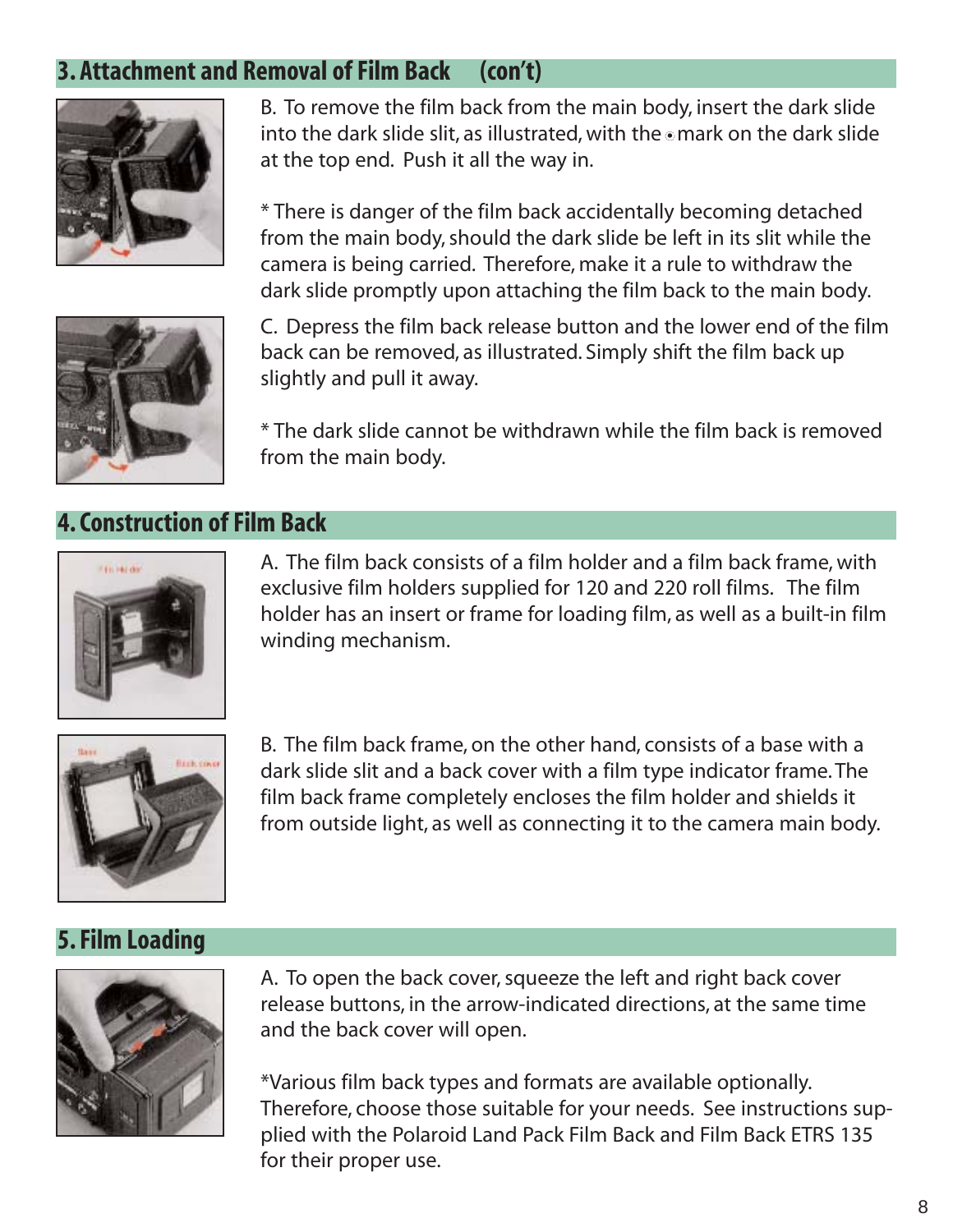#### **5. Film Loading (con't)**



B. Then, the film holder can be detached.



C. There are two spool holders on the film holder, with the top for the fresh film spool and the bottom for the take-up spool. The left-side shafts of both can be opened outward, by sliding the spool as illustrated. Insert the right end of the spool on to the rightside fixed shaft and, next, close the left-side holder (shaft) which will engage the spool.

\* The spool holders on the left side will be locked securely, when back cover is closed.



D. After loading the fresh film spool properly, draw out the leading end of the film and turn it across the film pressure plate (as illustrated). Run it down and turn it over to the take-up spool. Insert the leading end into the slit of the take-up spool and wind slightly until securely engaged.

\* Be especially careful regarding the running direction of the film. When properly loaded, the inside black surface of the leader must face outward when running across the pressure plate, as illustrated.



E. Rotate the film back winding crank on the right side of the film holder in the direction indicated by the arrow, while checking the advancing film. When the starting point, or arrow mark is aligned with the triangular start-mark on the top left side of the film holder, stop rotation.



F. The starting point, or arrow mark, can also be aligned with the start-mark, with the film holder loaded in the film back. Simply rotate the film winding crank on the camera main body, in this case. This method is preferred since there will be coupling with the camera main body mechanism, from the beginning.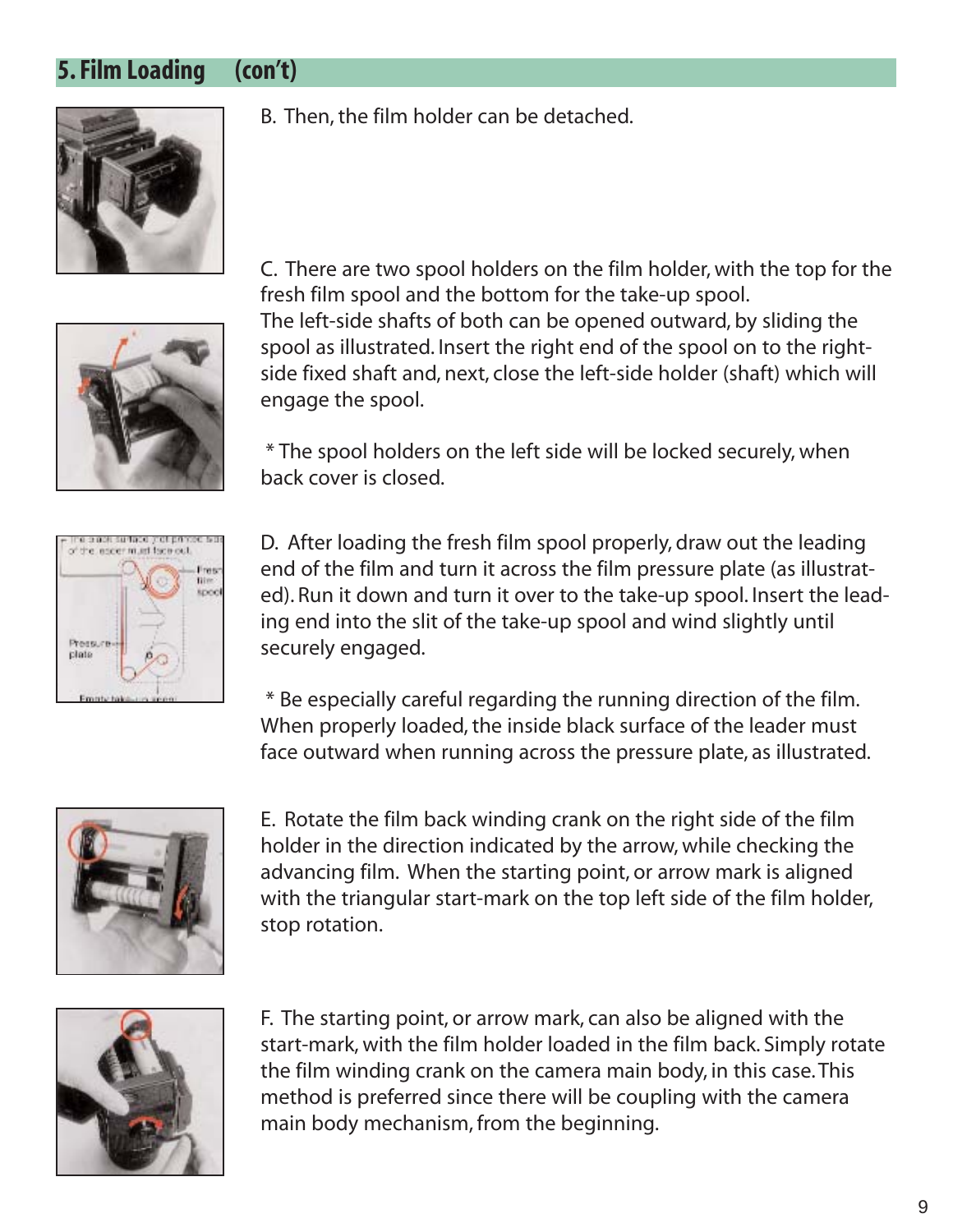#### **5. Film Loading (con't)**

\*If the film is not advanced when the film winding crank is rotated, the film holder is not inserted properly and/or the camera main body may be set for multiple exposures. In the latter case, return the multiple exposure lever to an upright or vertical position. (See Section 21: Multiple Exposures)



G. Close the back cover, by pressing firmly against the base of the film back, as illustrated. The back cover will automatically close and lock, with the safety lock also locking the back cover release button. The same operation will close the back cover when the film back is detached from the body.



H. Upon loading the film, rotate the film winding crank until it stops to place the first frame into place for taking the picture. The exposure counter will also change from "S" to "1", while the shutter will also be cocked.



I. The film back winding crank is used for advancing the film, when the film back is detached from the main body for film loading. The film back winding crank can continue to rotate, even when the film is set for the first exposure. It should be rotated 2 or 3 times more, in order to take up any slack in the loaded film.



When loading 220 roll film in its exclusive film back, do not mistake the dotted line for the starting point, as it is located before the arrow marks.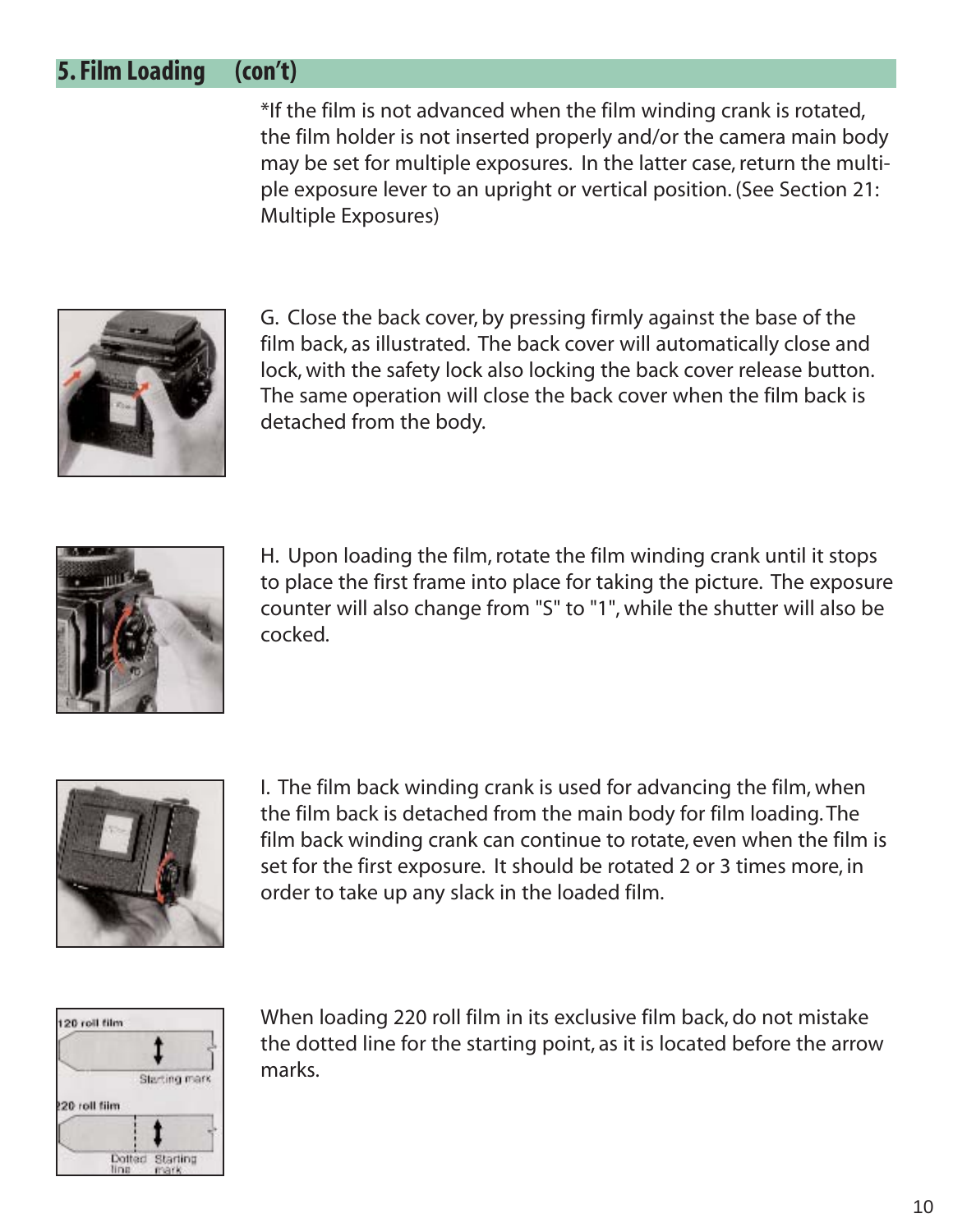#### **6. Film Type Indicator Frame**



Upon loading the film, tear off the end flap from the empty film package and insert it in the film type indicator frame. This will help you keep track of the film loaded in the film back and should prove useful when two or more film backs are used, with different types of films.

#### **7. Film Advance and Shutter Cocking**



Rotating the film winding crank once, in the forward direction, will advance the film one frame and, at the same time, cock the shutter, with the winding action stopping automatically. Or, short, rapid strokes, up to an accumulated full rotation, will also do the job.

\* The mirror lock-up lever must always be oriented horizontally except when it is being used to lock up the reflex mirror. In one 360° clockwise rotation, the winding crank will advance the film one frame, and at the same time, cock shutter. The winding mechanism ratchets freely in the reverse direction, allowing short strokes to accumulate a full wind. In either case, winding action stops automatically when complete.

#### **8. Exposure Counter**



The exposure counter is an additional type and shows the number of frames exposed. Starting from "S", the exposure counter for 120 roll film shows numbers from 1 to 15 while the counter for 220 roll film shows numbers from 1 to 30.

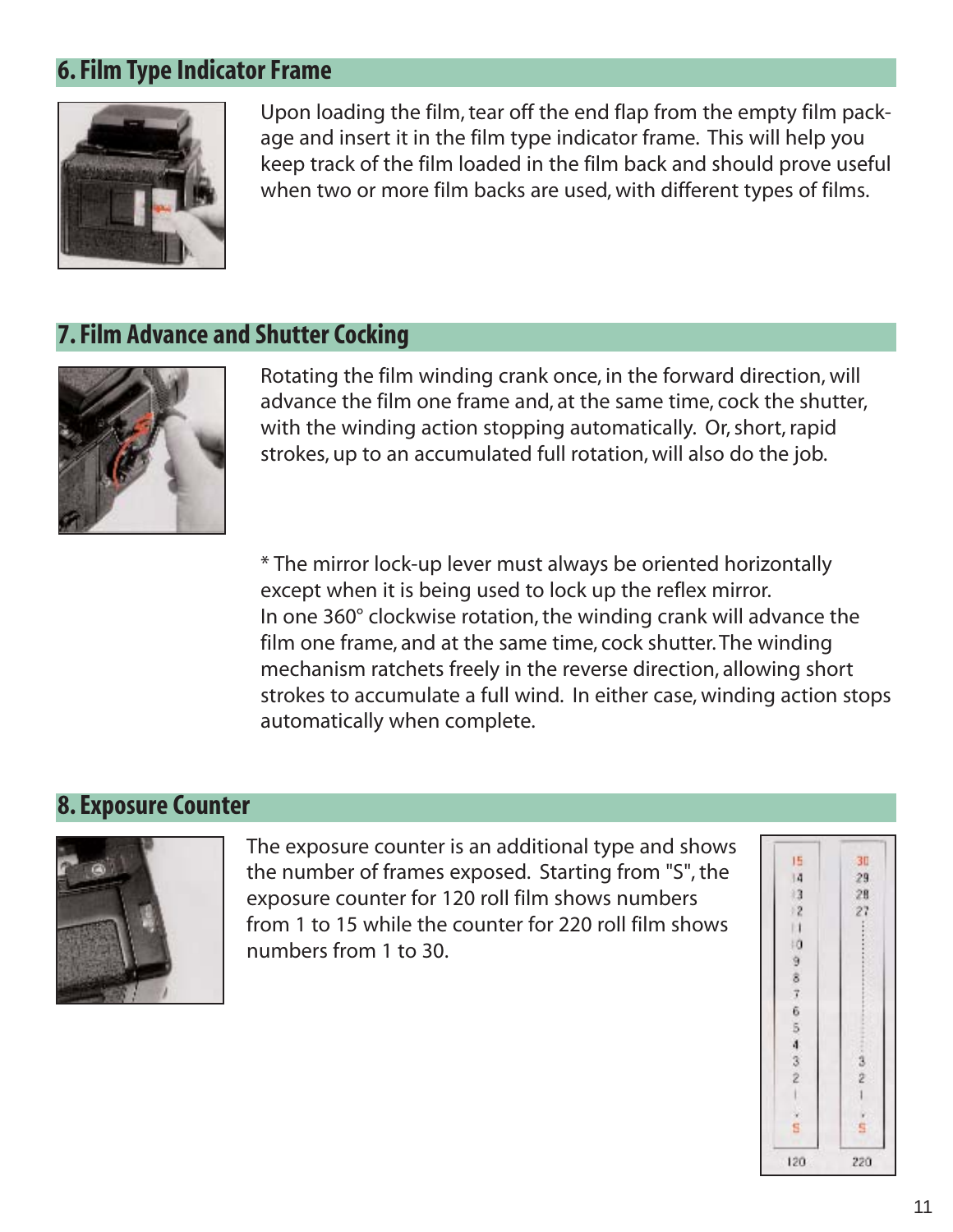## **9. Film Unloading**

A. After the 15th exposure of the 120 roll film (30th exposure of the 220 roll film), the film winding crank will turn freely with further rotations. Therefore, continue rotating the film winding crank until the remaining film and all the leader paper is wound up on the take-up spool. Open the back cover when winding action becomes very light.



B. Remove the film holder and, while preventing the loose film from unwinding, take out the take-up spool. Seal the exposed film and return it to its original box until development.

\*Always load 120 roll film in Film Holder Ei 120 and 220 roll film in Film Holder Ei 220.

\* Load and unload film away from direct sunlight and/or strong illumination.

#### **10. Setting the Shutter Speed Dial**



A. The numbers on the shutter speed scale show the shutter speed which is set. For example, "8S" is 8 sec., "2" is ½ sec. and "500" is 1/500 sec. The shutter stays open as long as the shutter button or cable release is pressed on "B (bulb)". However, since battery power is drained during "bulb", time exposures should be made when the exposure time is longer than one minute.



\* See "Section 12: Time(T) Exposure"

B. The numbers on the shutter speed scale are divided into red and white colors. Red-colored numbers are full number settings of 1 second and longer while white-colored numbers are from ½ to 1/500 second.

\* The shutter speed setting can be changed before or after the film is advanced.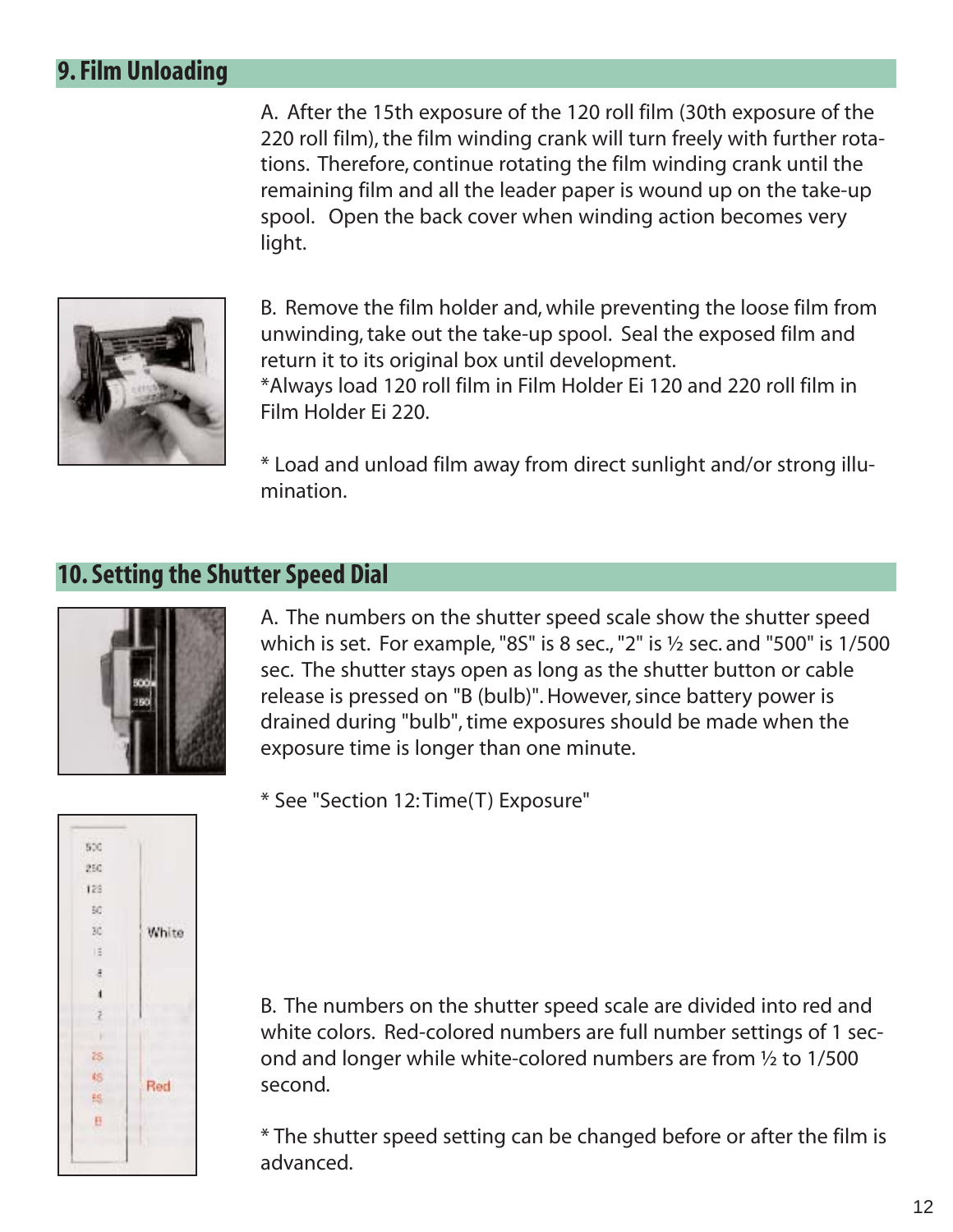#### **11. Shutter Release Button**



A. Depress the shutter release button with the ball of the finger. Press all the way in with a smooth and gentle action.

\* A red-colored LED will flash briefly in the left-rear corner of the focusing screen area, when the shutter is released. This will indicate that the lens shutter has closed and the exposure is complete, and should be noted when using a slow shutter speed.



B. Safety Lock- The safety index on the shutter release button can be rotated to three positions for obtaining different shutter function. The settings are directly left, 45 degrees up from the side position and directly above, which have different safety lock functions. \* The safety lock index should be set 45 degrees diagonally when using Motor Winder Ei.



C. The shutter cannot be released in the following cases:

1. Shutter release button is locked.

2. Dark slide is inserted.

3. Film winding crank has not been rotated fully. (same when the exposure counter is still between "S" and "1".)

- 4. Shutter is not cocked.
- 5. Lens is not properly attached.
- 6. Lens release button is being depressed.
- 7. All frames (15 on 120 roll film and 30 on 220 roll film) have been exposed already.

\*If the film winding crank is rotated before completion of the preset shutter speed, such as when a slow shutter speed is being used, the frame will be underexposed and image streaking in the frame may occur as well. Also, although the shutter will not be released on the next frame, there may be leakage of light onto that frame.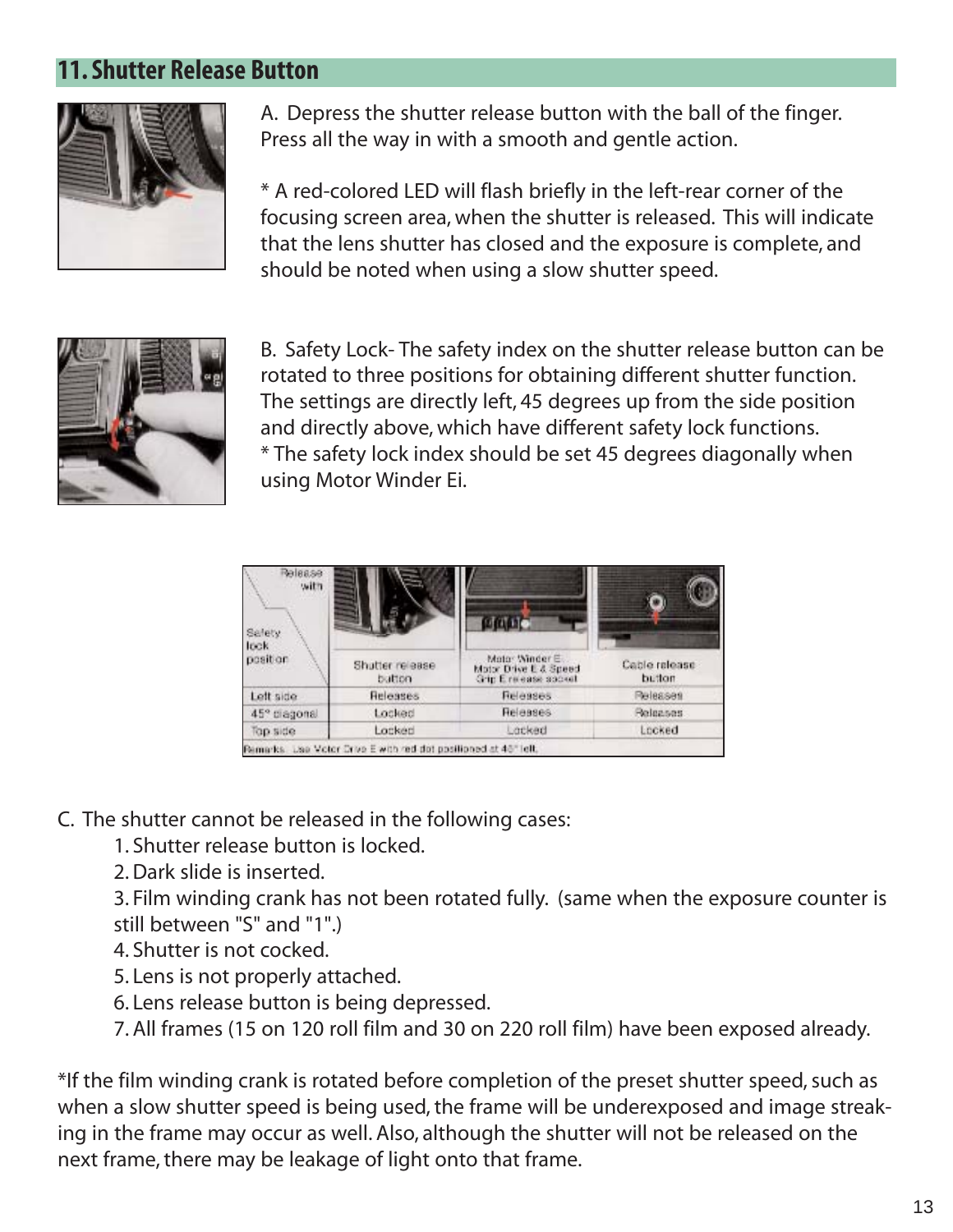## **12. Time (T) Exposures**

The exposures are made with the time exposure lever on the lens, regardless of the setting on the shutter speed scale. However, the lever is locked to prevent accidental movement and must be unlocked for use.



A. First, cock the shutter with the film winding crank and then pull up the time exposure lever release.

\* Except for time exposures, always shift the time exposure lever so that the letter "A" is visible on the lens barrel and keep the time exposure lever release pushed in all the way.



B. Next, cock the shutter with the film winding crank and then shift the time exposure lever to the left (looking from the body towards the lens) which will expose a red-colored "T" on the barrel. The shutter will stay open when the shutter release button is depressed in this condition. The shutter is closed by shifting the time exposure lever in the opposite direction and exposing the letter "A" once more.

## **13. Exchanging Lenses**

The lens cannot be attached or detached unless the shutter is cocked and the reflex mirror charged. Therefore, first, rotate the film winding crank to cock the lens shutter and charge the reflex mirror action before attempting to remove the lens.



A. To attach the lens to the main body, align the red dots on the lens and the main body and then insert the lens fully into its mount. Rotate in the counter-clockwise direction until it stops with an audible click, which will indicate that it is securely locked.

\* Should the lens release button appear, or feel pre-activated at this time, this will indicate that the lens attachment is not proper.



B. To detach the lens, rotate the lens in the clockwise direction while depressing the lens release button until the lens makes a full stop, at which point it can be detached.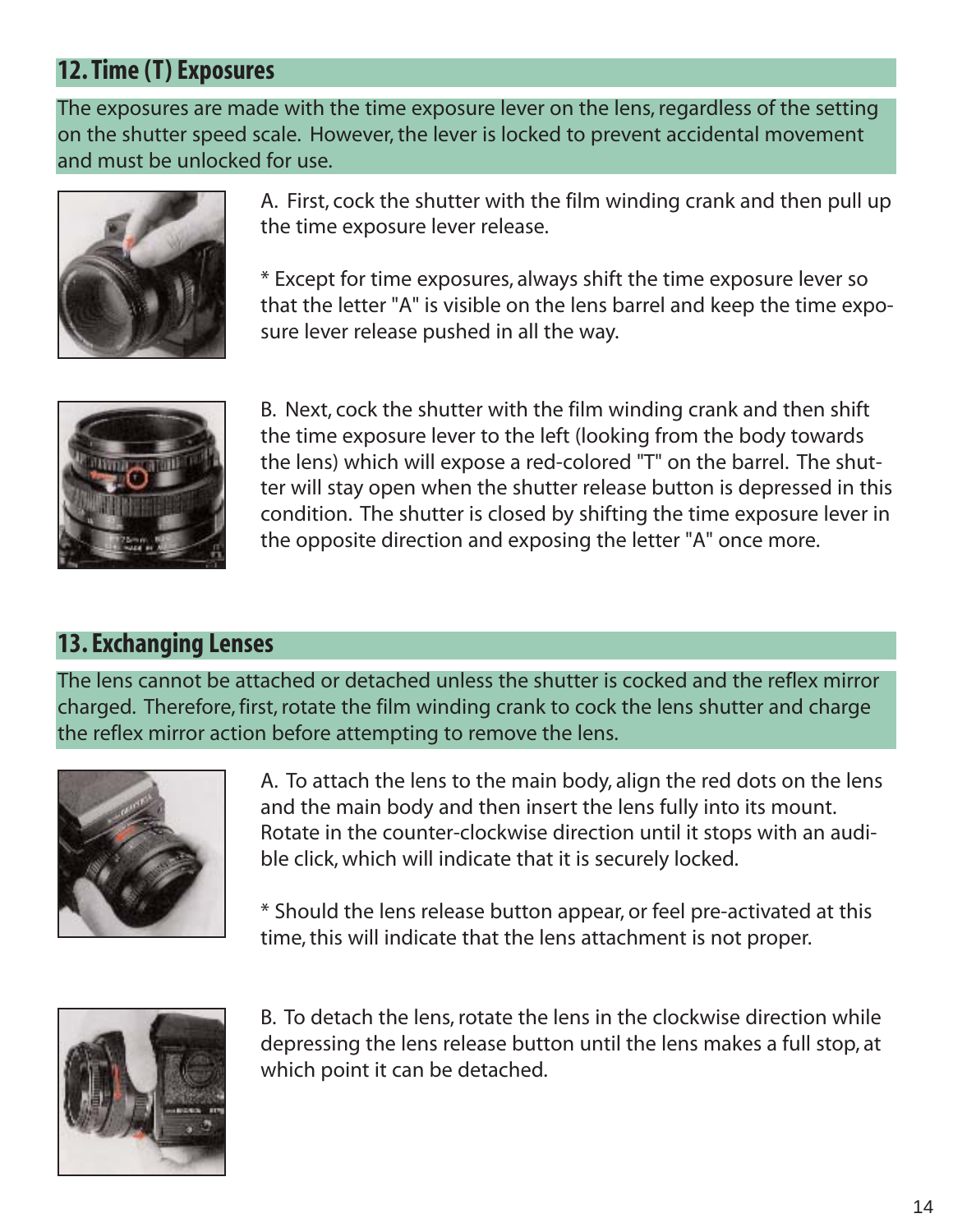#### **14. Interchanging Finders**



A. The finder can be interchanged, with other optional finders, to match shooting conditions to photographic conditions. To attach the finder, align the front end of the finder with the front end of the finder frame on top of the camera main body, as shown. Then, gently lower the finder and, when well-seated, slide forward until it locks.



B. To detach, simply depress the finder release button, while at the same time, sliding the finder backwards where it can be taken up.

#### **15. Waist-Level Finder and Interchanging Magnifiers**



A. The focusing hood of the waist-level finder is opened by pushing or pulling up on the focusing hood/magnifier catch at the rear of the folded waist-level finder.



B. The magnifier can be flipped up into viewing position, by simply sliding the focusing hood/magnifier catch in the arrow-indicated direction (to the left). To return the magnifier to its storage position, simply push it down until it catches.



C. To close the focusing hood, first, push down the magnifier ( if it is flipped up). Next, press in both side frames, as illustrated, and, at the same time, press the front frame back towards the rear end. The focusing hood will automatically be folded down.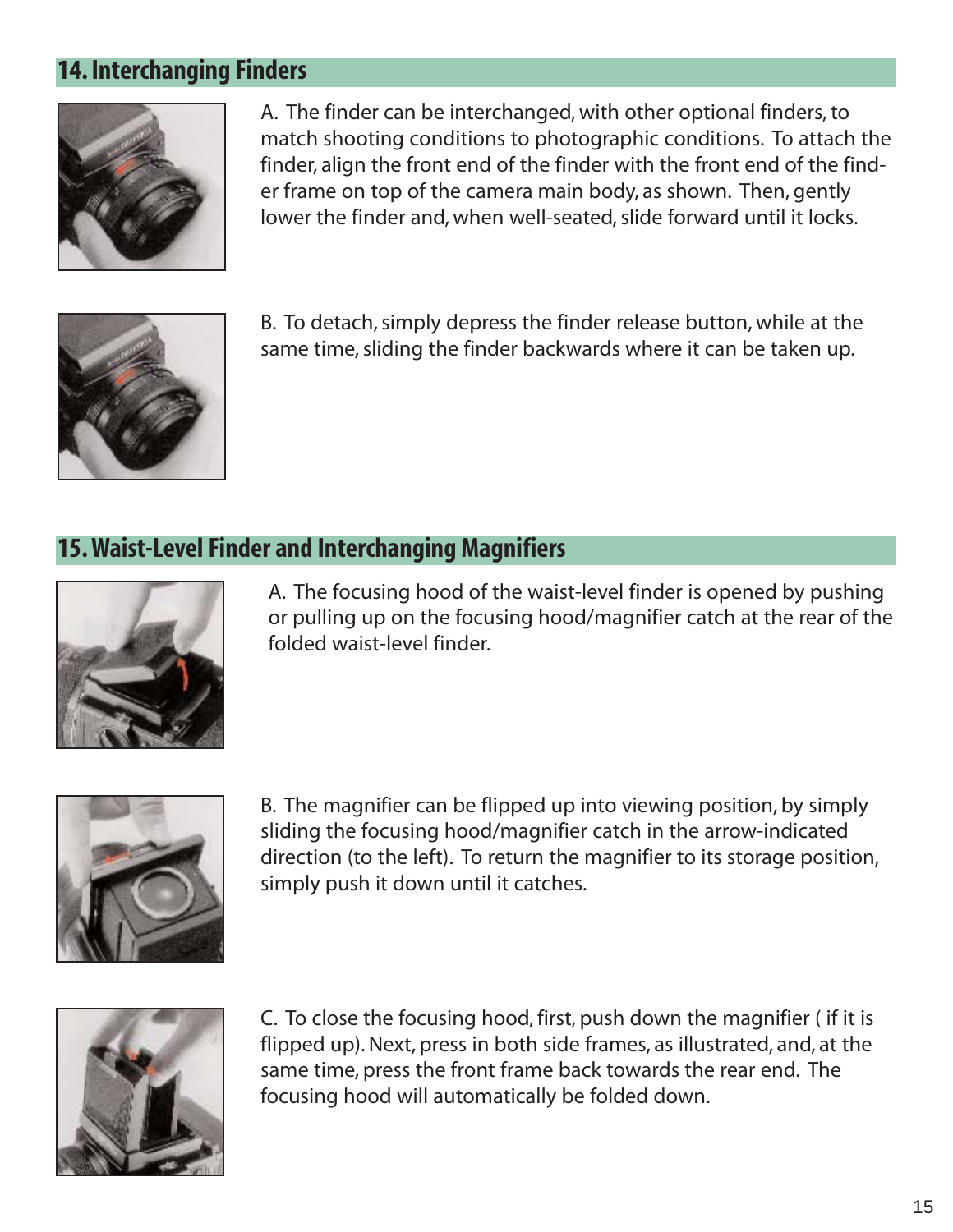## **15. Waist-Level Finder and Interchanging Magnifiers (con't)**



D. The standard magnifier supplied with the waist-level finder has a power of -1.5 diopters, which can be exchanged for others with powers o f -4.5, -3.5, -2.5, -0.5, +0.5 and +1.5 diopters. These optional accessories should be purchased to suit the user's eyesight, if necessary. Simply rotate the magnifier frame in the counter-clockwise direction to unscrew. Attach in the reverse manner.

## **16. Setting the Aperture**



A. The aperture ring is rotated, in either direction, to set the required f/number opposite the white index dot. The aperture ring click-stops at the numbered settings. Intermediate settings are also possible.

\* Intermediate settings can be used with PE series lenses when the finders with built-in exposure meter are used.



B. All Bronica interchangeable lenses for the ETRSi have fully automatic lens diaphragm which means that the focusing screen is always viewed at the full aperture, with the brightest possible image. However, depressing the depth of field preview lever will stop the lens diaphragm down to the pre-selected lens opening (aperture), permitting the photographer to check the depth of field effect on the focusing screen.

\* The aperture ring must not be adjusted while the depth of field preview lever is being depressed.

\* Furthermore, the depth of field preview lever must not be used for taking an exposure reading, with the AE-III Finder E, in both automatic and manual exposure operations, the indicated shutter speed setting will not be correct. This is because the Bronica ETRSi has been designed for full aperture metering and over-exposure will result, in this case.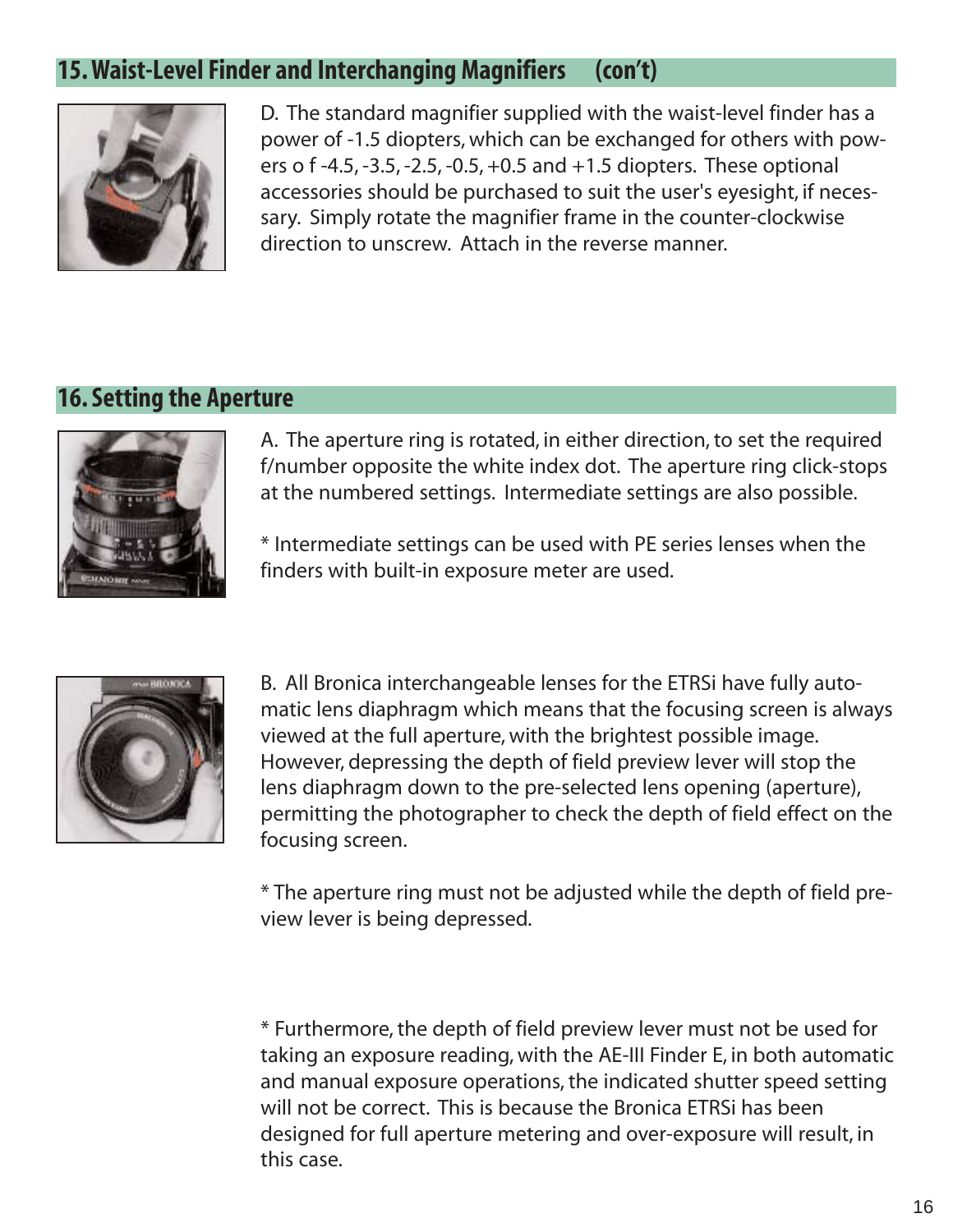## **17. Focusing Adjustments**



The lens is focused on the subject, by rotating the focusing ring in either direction, while checking the effect on the matte surface in the center of the focusing screen.

\*Various interchangeable Focusing Screen Ei types are available optionally for the camera. Therefore, a type suitable for the photographic work planned should be chosen. (See Section 23: Interchangeable Focusing Screens)

#### **18. Distance Scale and Depth of Field Scale**



A. Distance scales on the Bronica lenses for the ETRSi can be used for setting the focus on the required distance or finding the distance actually focused. Simply rotate the focusing ring and set the required distance opposite the green-colored index, which will adjust the lens for the required distance.



B. There is an apparent zone of sharpness, both in front and back of the focused subject, which is known as the depth of field. The depth of field scale shows the zone of apparent sharpness at any lens opening or distance and can be utilized for quickly and simply ascertaining the depth of field. The depth of field scale is next to the distance scales and is made up of identical pairs of apertures on both sides of the green-colored distance index. These identical pairs of apertures indicate the distance that will be in focus at these lens openings. For example, if the 75mm lens is focused at a distance of 3m it can be seen from the depth of field scale that the zone will extend from about 1.96 to 6.80 meters (6ft to 22ft), when a lens opening of F22 is used. Please refer to the Depth of Field Tables.

#### **19. Infrared Photography**



In infrared photography, some adjustment must be made in the focus in order to retain sharpness on the film, because the invisible infrared rays are longer in wave length that the visible rays used for focusing. For infrared photography:

1. Use a R filter or equivalent with an infrared (black and white) film. 2. The red-colored line, next to the green-colored distance index, is the infrared index.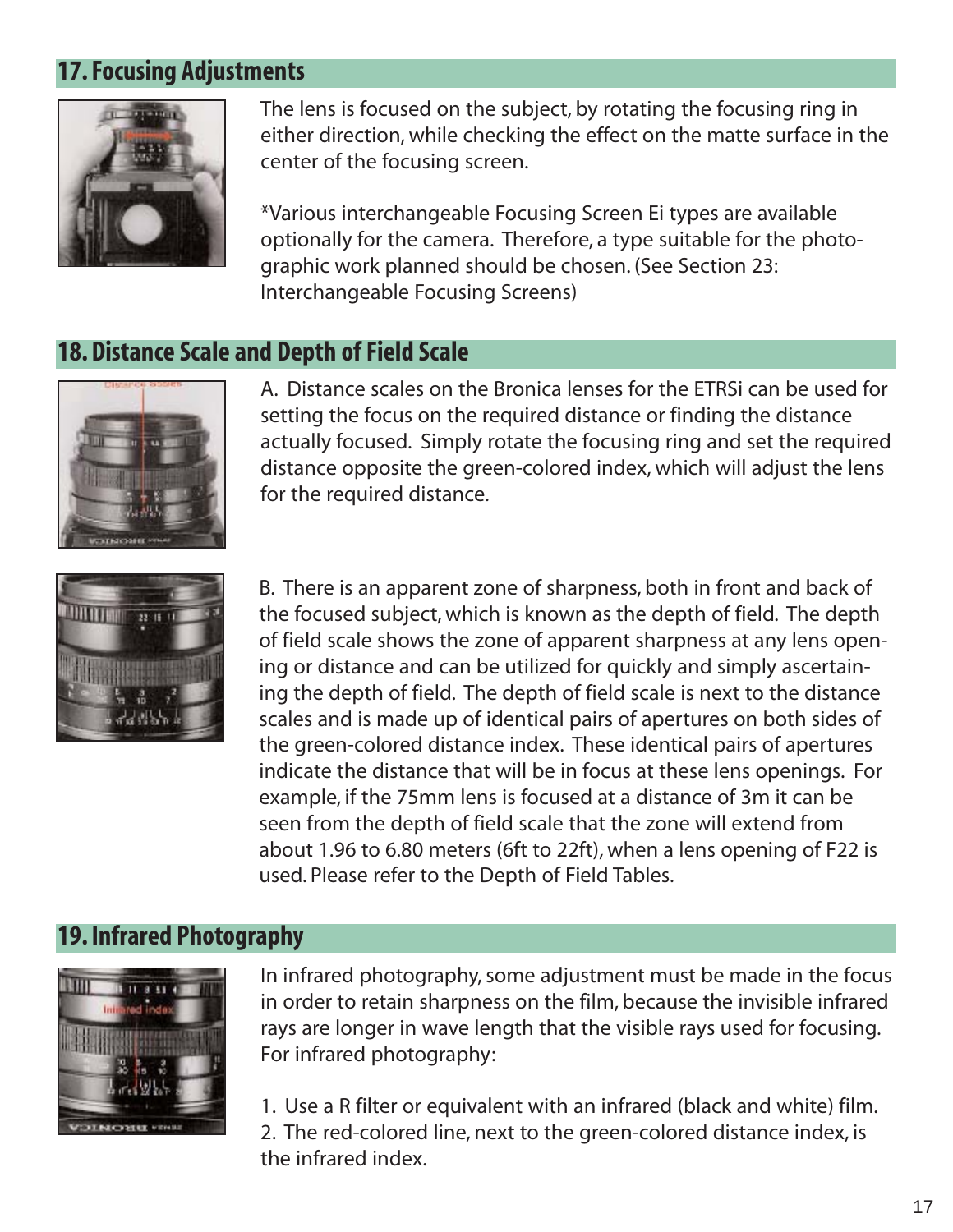#### **19. Infrared Photography (con't)**

3. After focusing in the normal manner, re-set the distance indicated by the green-colored distance index to the infrared index, by shifting the distance ring. For example, if 5 meters is coincided to the greencolored distance index, when the subject is focused on the focusing screen, then, shift "5" to the red-colored infrared index which will mean that the infrared film is focused at 5 meters.

4. Always follow instructions enclosed with the infrared film and filter regarding exposure conditions. To be on the safe side, make several bracketing shots. In general, a slight over exposure rather than under seems to be a good rule of thumb.

#### **20. Flash Photography**



A. Always use flash cords with a standard PC type plug (i.e., JIS B7102).

\* When detaching the flash cord, grip the plug firmly and pull it out straight; never use a twisting action.

B. The lens shutter of the Zenza Bronica ETRSi has a X-setting for flash synchronization, which means that electronic flash units will synchronize at all shutter speed settings, up to the fastest 1/500 second. Thus, it is very convenient for taking shots in daylight which require flash fill-in, too.



C. When a special SCA adapter is used in combination with the Zenza Bronica ETRSi, automatic flash adjustments are based on direct exposure readings made at the film plane. When the electronic flash unit is fully charged, a flash ready indicator will light up on the focusing screen.

\* See instructions supplied with the exclusive Bronica SCA System Adapter.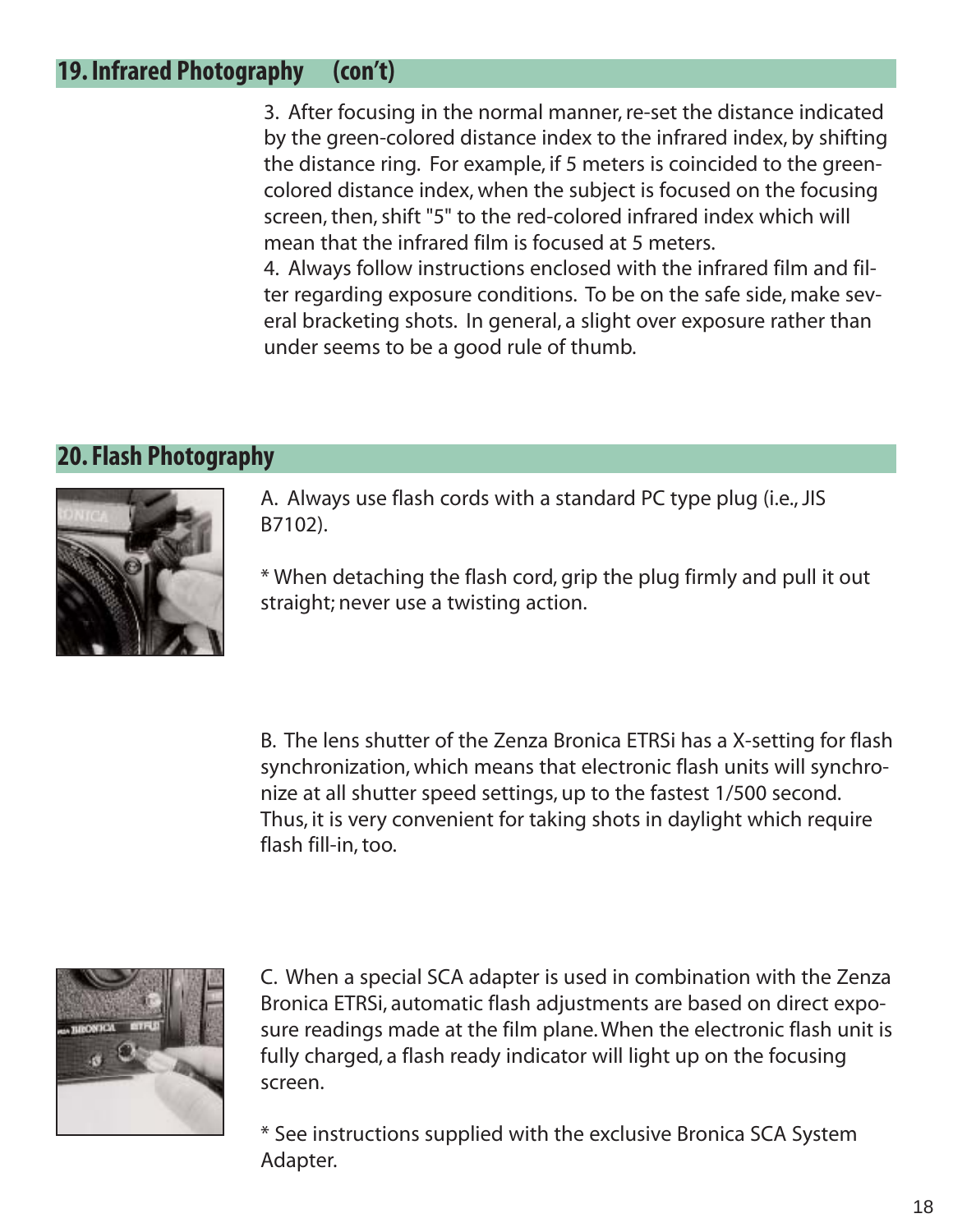## **20. Flash Photography (con't)**

To perform TTL automatic flash adjustments on the Zenza Bronica ETRSi, use the SCA300 System Grip Type flash unit and the SCA386 Adapter by connecting. To attach the SCA adapter to the Zenza Bronica ETRSi, follow the instruction shown below. Flash units which can be used: SCA300 System Grip Type flash units.



## **Use the Mounting Bracket in Combinations**

Attach to the Adapter mounting area of the Mounting Bracket.



## **Use the Motor Winder Ei or Speed Grip E in Combination**

Attach to the respective shoe.

## **21. Multiple Exposures**



A. To make multiple exposures, first, rotate the film winding crank to advance film, cock shutter and charge mirror action. Then, turn the multiple exposure lever in a clockwise or arrow-indicated direction. The shutter can be released and cocked any number of times, in this condition, without advancing the film.

\* The multiple exposure lever must be set before the first exposure, as the film may move slightly if the multiple exposure lever is set after the exposure.



B. When set for multiple exposure, a red warning indicator will appear on the right-central area of the focusing screen.



C. Upon completing the multiple-exposed picture, be sure to return the multiple exposure lever counter-clockwise back to its vertical position. Otherwise, there will be an additional multiple exposure on the same frame.

\* The red warning mark will continue to appear on the focusing screen unless the multiple exposure lever is returned.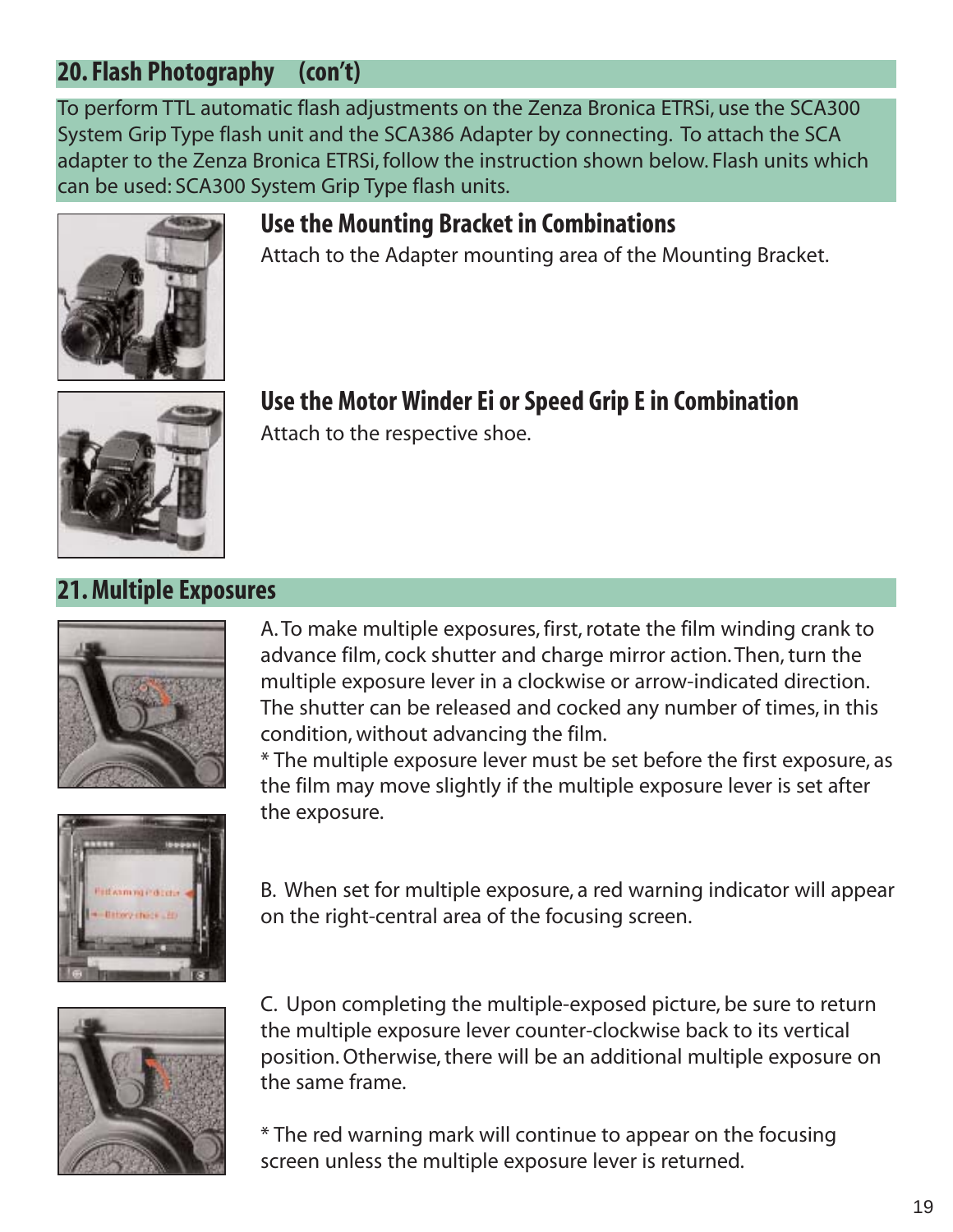## **22. Mirror Lock-Up**



A. For photography with the mirror locked up, first cock the shutter with the film winding crank and, then, turn the mirror lock-up lever in the arrow-indicated direction. The lens shutter will be closed down and the reflex mirror and film safety plate will swing up.



B. The shutter can be released with the shutter release button or the cable release.

\* To suspend photography when the mirror is locked up, first, reverse the mirror lock-up lever then rotate the film winding crank.



\* Rotating the film winding crank, after the 15th (120) or 30th (220) exposure when the mirror is locked up, will not advance the film as in the normal case, but will result in releasing the shutter once per 360° wind. Therefore, always return the mirror lock-up lever to the normal position after completing 15 or 30 exposures, before advancing the film to the take up spool.

When it is decided to suspend photography, after mirror lock-up, it should be noted that reversing the mirror lock-up lever will release the shutter. Therefore, in such cases, photography should be continued, in the following manner:

Detach the film back from the main body, utilizing exchangeable function of the film back. After returning the mirror lock-up lever, located on the main body, to "Multiple Exposure" position and set the shutter. Attach the film back and expose the frame with the lever in the multiple exposure position. Then return the multiple exposure lever and wind up the film. Continue normal shooting. (Refer to "Attachment and Removal of Film Backs".

Photography with the mirror locked-up, when using the AE-II Finder E, is undertaken in the following manner: (Follow the procedures noted while referring to the instructions for the AE-II Finder E.)

#### A. Manual Exposure Operations

- 1. Align "M" (AE dial) to index mark.
- 2. Use AE-II Finder E to find the shutter speed for the chosen aperture.
- 3. Stroke shutter release button on the main body halfway and shutter speed will flicker in the finder.
- 4. Transfer the displayed shutter speed dial of the main body.
- 5. Lock mirror up and press the shutter release button fully.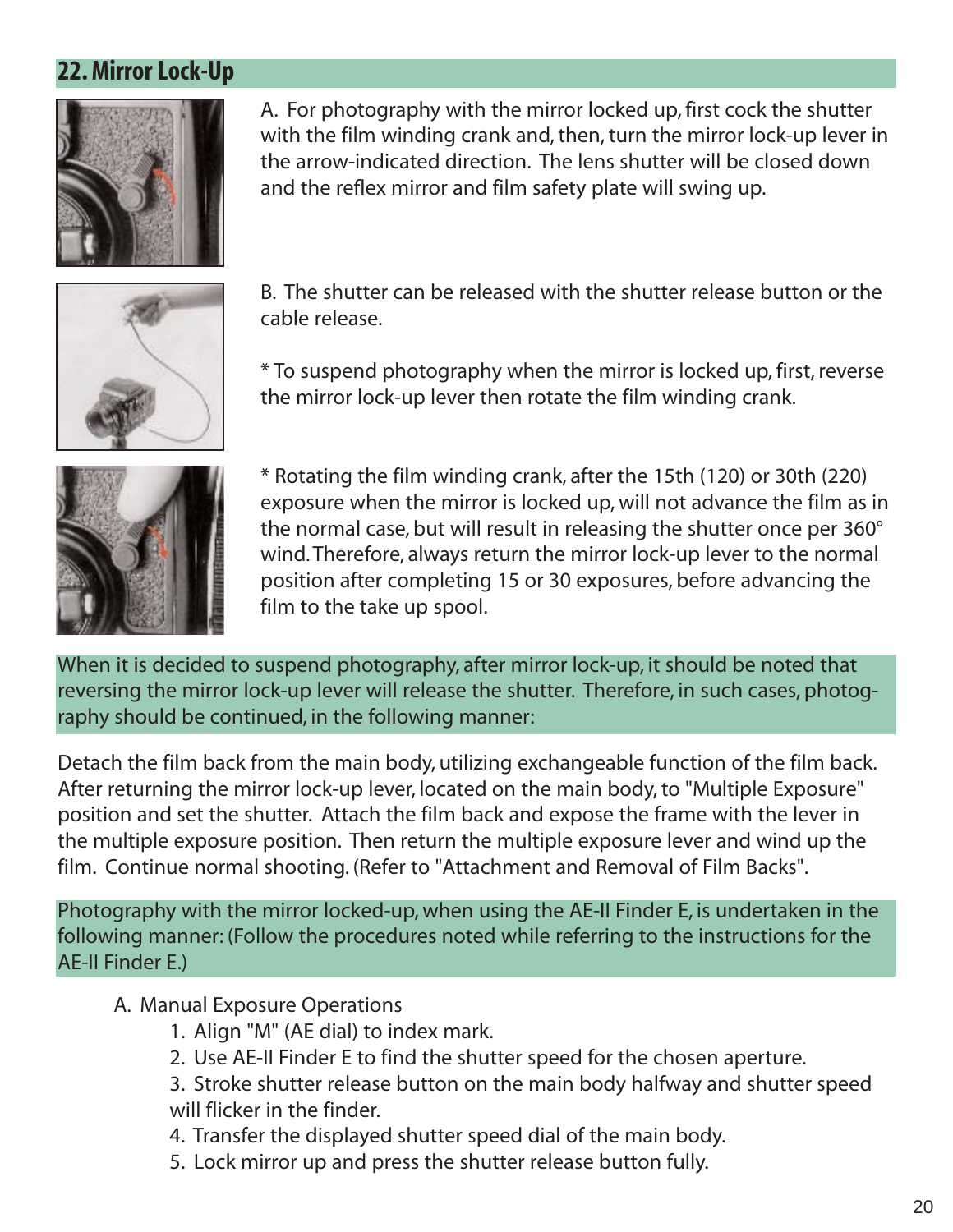## **22. Mirror Lock-Up (con't)**

- B. Automatic Exposure Operations
	- 1. Align "A" (AE dial) to index mark.

2. Stroke shutter release button on the main body halfway and shutter speed will be displayed in the finder.

3. Lock the mirror up and press the shutter release button fully.

\* Shutter release should take place as soon as possible after lock-up of the mirror.

#### **23. Interchanging Focusing Screens**



A. The focusing screen can be exchanged, depending on the type of photographic work being undertaken. First, remove the finder attached to the camera main body. Then, move the screen removal lever in the arrow-indicated direction, as illustrated. Finally, lift it up by the lever.



B. To install the focusing screen, insert the protrusions at the forward end of the focusing screen frame into corresponding openings in the focusing screen frame of the main body. Then, drop the rear end of focusing screen and slide the screen removal lever to the right.













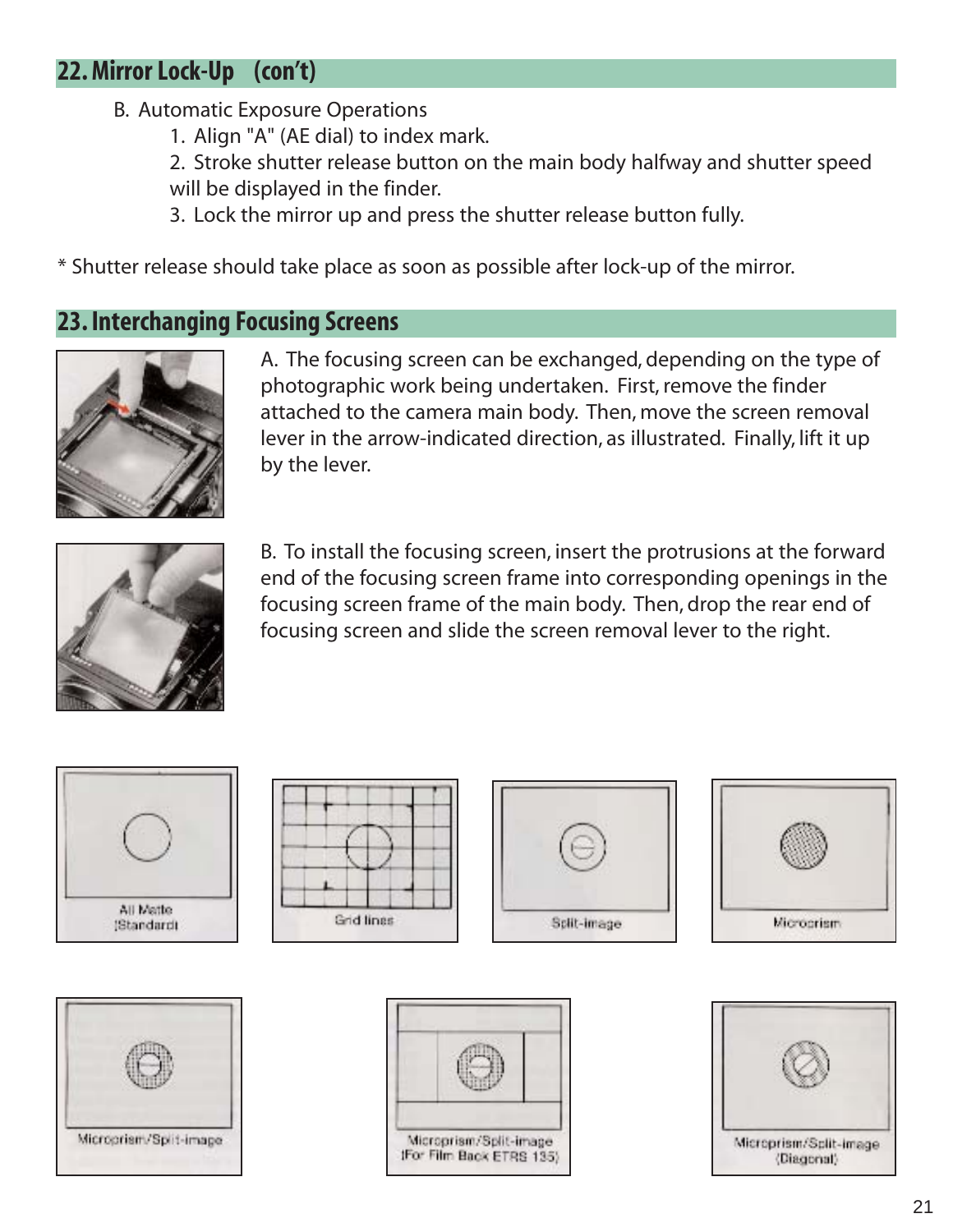## **24. Attachment of the Neck Strap**



A. First, insert the U-shaped ring into the neck strap eyelet, as illustrated.



B. Next, insert the U-shaped ring into the slot of plastic ring cover.



C. Next, thread the neck strap through the plastic ring cover and the U-shaped ring and pull it out, as illustrated.



D. After adjusting the length of the neck strap, pass the leading end of the strap through the buckle, as illustrated, which will fix it securely.

\* There should be no slack in the strap between the buckle and the plastic ring cover, or in "A" section, which means that both straps must be of the same length at this point.

#### **25. Facts About the Battery**

The battery supplies power for the various electronic control mechanisms incorporated in the Zenza Bronica ETRSi. When used incorrectly, there is a possibility of the wrong exposure being set to the camera and/or the camera not operating.

Be sure to use and store the battery correctly for obtaining optimum performance from it at all times.

Take the battery out of the battery chamber when storing the camera.

Leaving the battery in the camera for a long time, without using it, can lead to leakage problems and result in a poor contact. Discard a battery with leakage or corrosion and thoroughly clean out the battery chamber, before inserting the new battery.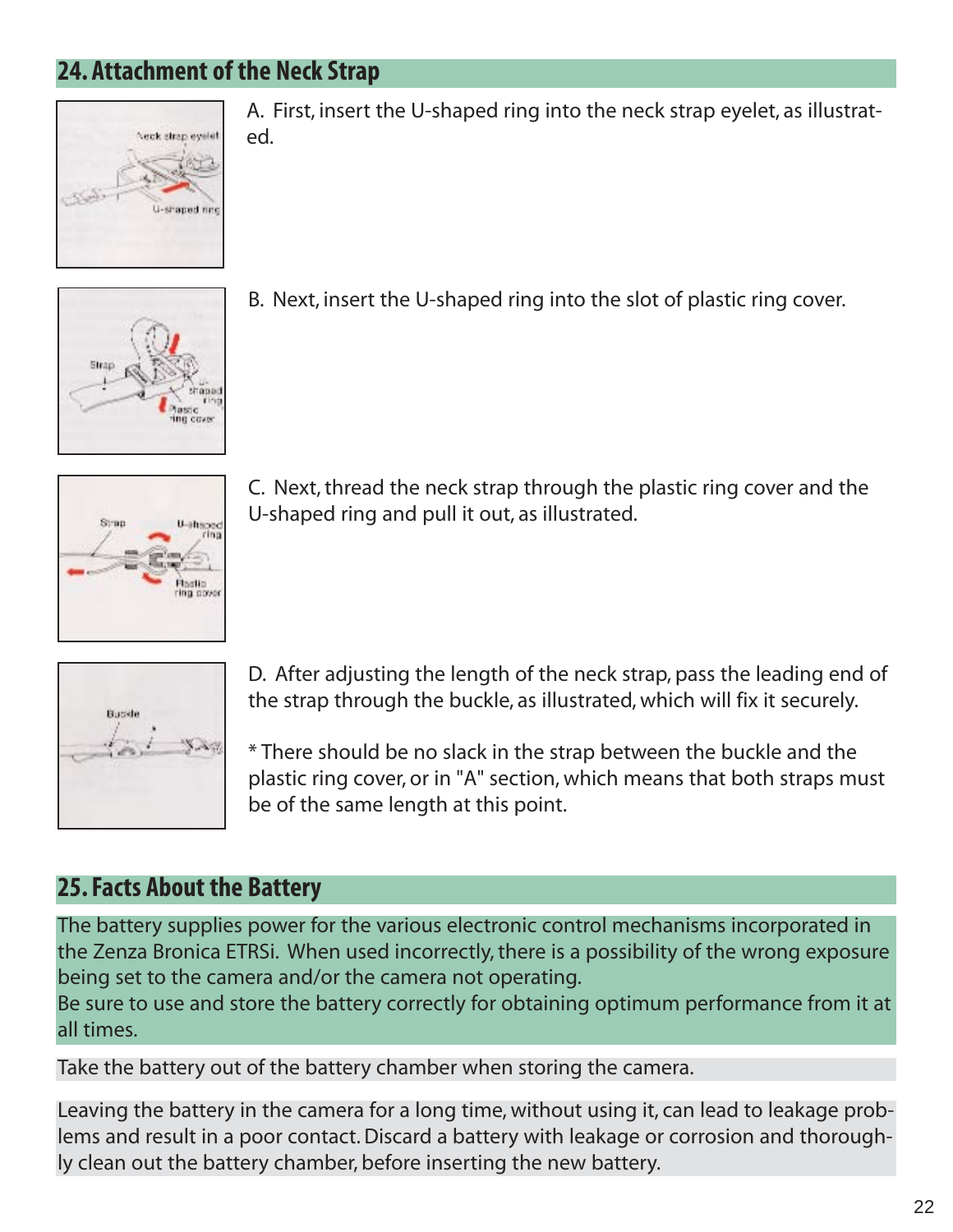## **25. Facts About the Battery (con't)**

Clean the contacts of the battery chamber and the battery with a soft cloth. Don't use sandpaper or emery cloth.

The batteries which can be used in the Zenza Bronica ETRSi are the alkaline battery or the silver oxide battery. Both batteries have very good cold weather resistance. However, there is a tendency for performance to drop when the temperature falls below  $0^{\circ}$  C (32 $^{\circ}$  F).

Therefore, make it a rule to use a new battery and/or keep replacement batteries on hand for shooting outdoors in such freezing weather. Furthermore, keep the battery (and camera) under cover, next to the body, and load just before beginning the session.

Do not throw the battery into a fire or hit it strongly, as there is danger of it exploding.

#### **26. Pointers on Shooting**

The shutter cannot be cocked when film is not loaded in the film back. The use of the multiple exposure lever will, however, permit you to cock the shutter, in such instances. This feature is, of course, very convenient for familiarizing yourself with the camera and for testing the shutter in flash photography. (See Section 21: Multiple Exposures)

Battery power is not consumed when time exposures are made or when the ETRSi is used with the mechanically-controlled 1/500 sec. setting.

The voltage will drop when the camera is used for long shooting sessions in freezing weather. Always insert a new battery or keep a spare on hand, for such occasions. Furthermore, keep such batteries in an inside pocket. Or, use the optional Remote Camera Battery Pack E, which has been developed for obtaining optimum battery performance in freezing weather.

The focusing screen is detached, for exchanging with other types. Do not place trimming masks or tapes on the bottom surface of the screen, as this will lead to inaccurate focusing.

A red LED will flash in the lower left corner of the focusing screen and signal closing of the shutter, when taking pictures. Wait for this signal, especially at slow shutter speeds, before turning the film winding crank. The LED will light up in the lower right area when the AE-II Finder E, Prism Finder E and Rotary View-finder E are used.

Use cable release and self-timer accessories with the cable release socket of the main body.

Due to the mask used in auto-printing, the finished print will be slightly smaller than the negative frame (in the case of the service-size prints). Therefore, take this into account when framing the picture.

## **27. Care and Maintenance**

Restrict cleaning of the reflex mirror to blowing or brushing with the blower brush or a soft camel hair brush. Don't touch the surface with your fingers or a cloth.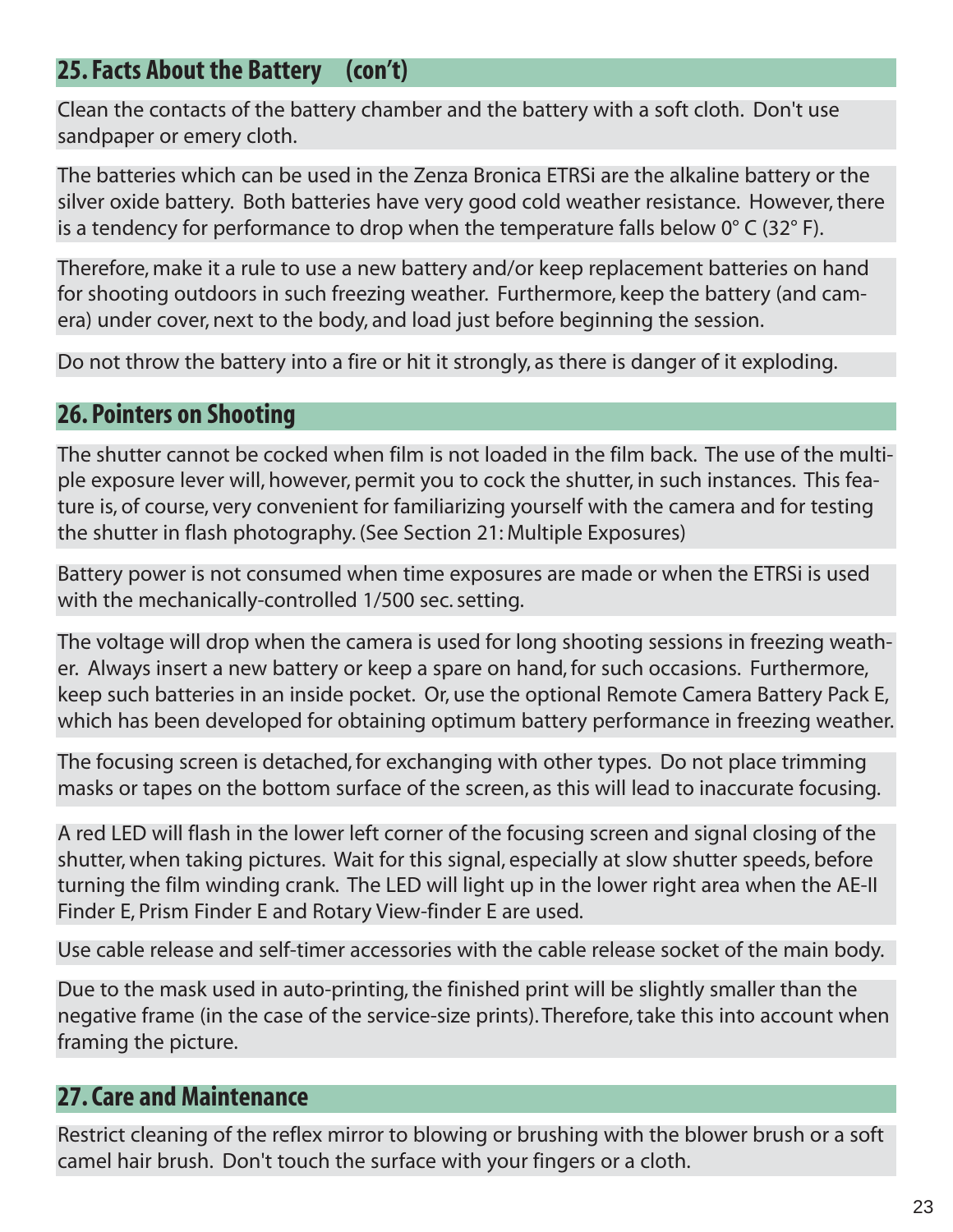## **27. Care and Maintenance (con't)**

Clean the plastic focusing screen in the same manner. Don't touch the surface as you may leave fingerprints.

Use the silicon-coated cloth, or a soft cloth, to clean the exterior and never use solvents, such as lens cleaning liquid, alcohol or thinner, for this purpose.

Use the lens cleaning tissue and very little lens cleaning liquid to clean the lens. Do not use a silicon-coated cloth which can scratch the lens coating.

Protect your camera from temperature changes which can result in moisture condensation, frost, etc., inside the body, leading to rusting of metallic parts.

Protect your camera from impact and vibrations too.

Always withdraw the dark slide from its slit upon attaching film back to main body.

Always protect the lens with its cover, when carrying the camera.

Clean the camera and lens very carefully after using it outdoors in wet weather or at the seashore.

Wipe the camera carefully with a well-wrung damp cloth, using fresh water, if the exterior is effected by salty air. Then wipe it with a soft, dry cloth. If necessary, send it out for a quick inspection at an authorized repair station.

If the equipment is not being used for a long period, store everything in tin-lined containers, with plenty of desiccant such as silica gel. Finally, store the equipment in a cool, dry and well-ventilated (but not windy) place.

Do not store with chemicals, other than silica gels.

Do not thread too strongly, when using a longer-than standard tripod screw, as you may damage the body.

Both camera main body and lens must be in the "cocked" condition to attach or remove the lens. In other words, cocking the lens shutter sets the cocking pins of both lens and main body to a green-colored dot. The cocking pin of the detached lens can be set to the dot by moving it manually. On the other hand, simply revolve the film winding crank to set the cocking pin of the main body mount.

When shooting with the optional AE-II Finder E, remember to re-adjust the film speed dial of the finder when a film back with a different speed is attached to the main body. Also remember that the aperture ring cannot be set to intermediate settings with the AE-II Finder E.

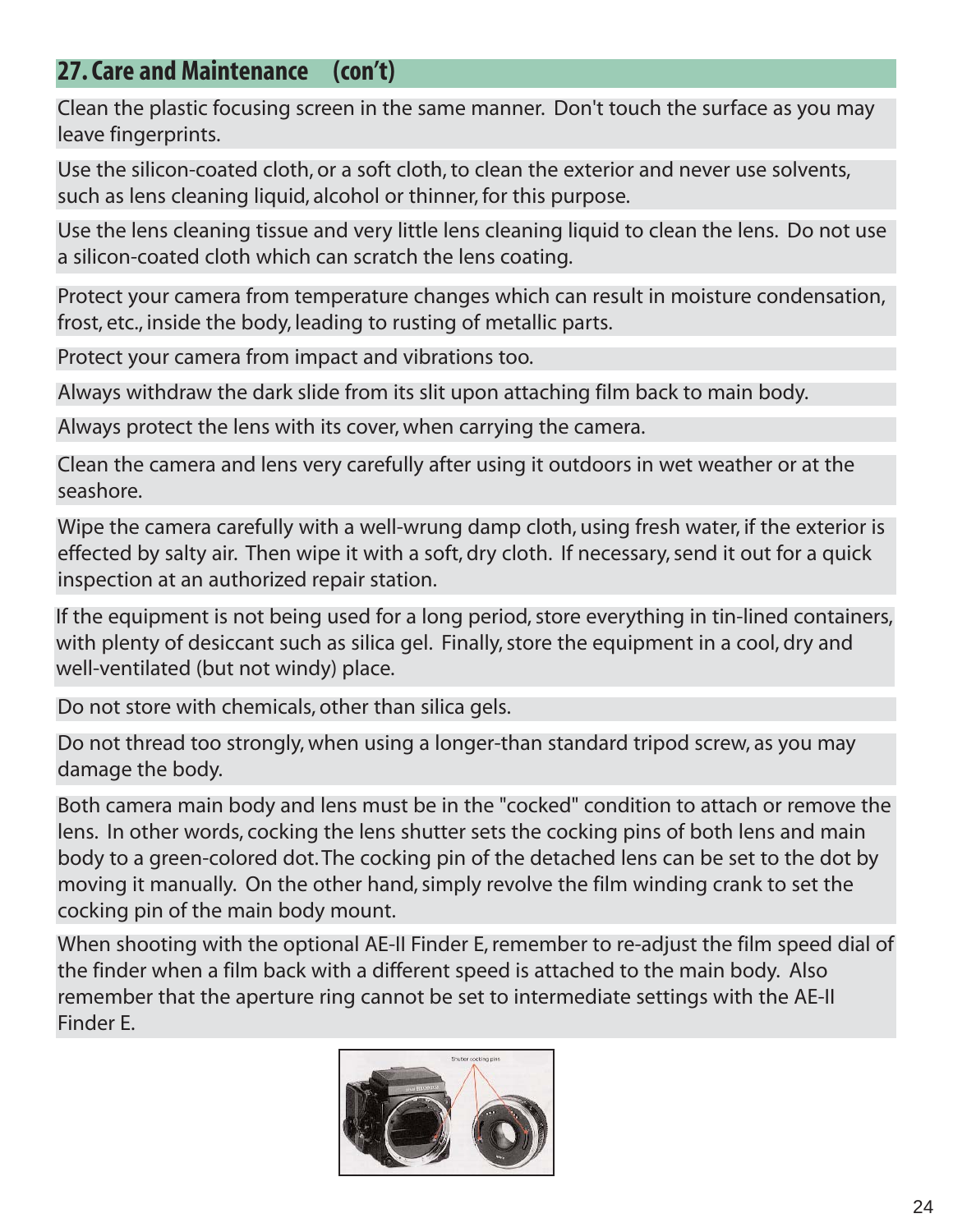# **28. Depth of Field Tables**

| F-num- |           | <b>Meters</b> |      |                         |                         |      |      |      |      |      |      |      |
|--------|-----------|---------------|------|-------------------------|-------------------------|------|------|------|------|------|------|------|
| bers   | 00        | 10            | 5    | $\overline{\mathbf{3}}$ | $\overline{\mathbf{2}}$ | 1.5  | 1.2  | 1.0  | 0.9  | 0.8  | 0.7  | 0.6  |
| 2.8    | <b>OO</b> | 13.2          | 5.67 | 3.22                    | 2.09                    | 1.55 | 1.23 | 1.02 | 0.91 | 0.81 | 0.71 | 0.60 |
|        | 40.1      | 8.05          | 4.47 | 2.81                    | 1.92                    | 1.46 | 1.17 | 0.98 | 0.89 | 0.79 | 0.69 | 0.60 |
| 4      | <b>OO</b> | 15.3          | 6.01 | 3.32                    | 2.13                    | 1.57 | 1.24 | 1.03 | 0.92 | 0.81 | 0.71 | 0.61 |
|        | 28.4      | 7.45          | 4.29 | 2.74                    | 1.89                    | 1.44 | 1.16 | 0.98 | 0.88 | 0.79 | 0.69 | 0.59 |
| 5.6    | OO        | 19.6          | 6.56 | 3.48                    | 2.19                    | 1.60 | 1.26 | 1.04 | 0.93 | 0.82 | 0.71 | 0.61 |
|        | 20.1      | 6.74          | 4.05 | 2.64                    | 1.84                    | 1.41 | 1.15 | 0.97 | 0.87 | 0.78 | 0.69 | 0.59 |
| 8      | <b>OO</b> | 32.8          | 7.54 | 3.72                    | 2.28                    | 1.64 | 1.28 | 1.05 | 0.94 | 0.83 | 0.72 | 0.61 |
|        | 14.3      | 5.95          | 3.76 | 2.52                    | 1.79                    | 1.38 | 1.13 | 0.95 | 0.86 | 0.77 | 0.68 | 0.59 |
| 11     | OO        | 766           | 9.59 | 4.14                    | 2.42                    | 1.71 | 1.32 | 1.08 | 0.96 | 0.84 | 0.73 | 0.62 |
|        | 10.1      | 5.11          | 3.41 | 2.37                    | 1.71                    | 1.34 | 1.10 | 0.93 | 0.85 | 0.76 | 0.67 | 0.58 |
| 16     | OO        | <b>OO</b>     | 15.7 | 4.93                    | 2.66                    | 1.82 | 1.38 | 1.12 | 0.99 | 0.86 | 0.74 | 0.63 |
|        | 7.20      | 4.26          | 3.02 | 2.18                    | 1.62                    | 1.28 | 1.06 | 0.91 | 0.83 | 0.75 | 0.66 | 0.57 |
| 22     | OO        | OO            | 176  | 6.80                    | 3.09                    | 2.00 | 1.48 | 1.17 | 1.03 | 0.89 | 0.77 | 0.64 |
|        | 5.14      | 3.46          | 2.61 | 1.96                    | 1.50                    | 1.21 | 1.02 | 0.88 | 0.80 | 0.73 | 0.65 | 0.57 |

| F-num- |                         | <b>Feet</b> |      |      |      |      |      |      |                         |      |      |                |
|--------|-------------------------|-------------|------|------|------|------|------|------|-------------------------|------|------|----------------|
| bers   | $\overline{\mathbf{O}}$ | 30          | 15   | 10   | 7    | 5    | 4    | 3.5  | $\overline{\mathbf{3}}$ | 2.5  | 2.25 | $\overline{2}$ |
| 2.8    | OO                      | 38.6        | 16.8 | 10.7 | 7.34 | 5.16 | 4.10 | 3.57 | 3.05                    | 2.53 | 2.27 | 2.02           |
|        | 131                     | 24.6        | 13.6 | 9.36 | 6.69 | 4.85 | 3.91 | 3.43 | 2.95                    | 2.47 | 2.23 | 1.98           |
| 4      | OO                      | 43.8        | 17.7 | 11.1 | 7.49 | 5.23 | 4.14 | 3.60 | 3.07                    | 2.54 | 2.28 | 2.02           |
|        | 93.1                    | 22.9        | 13.0 | 9.11 | 6.57 | 4.79 | 3.87 | 3.41 | 2.94                    | 2.46 | 2.22 | 1.98           |
| 5.6    | OO                      | 54.2        | 19.1 | 11.6 | 7.72 | 5.33 | 4.20 | 3.64 | 3.10                    | 2.56 | 2.30 | 2.03           |
|        | 66.0                    | 20.8        | 12.4 | 8.79 | 6.41 | 4.71 | 3.82 | 3.37 | 2.91                    | 2.44 | 2.21 | 1.97           |
| 8      | OO                      | 81.9        | 21.6 | 12.5 | 8.06 | 5.49 | 4.29 | 3.71 | 3.14                    | 2.59 | 2.32 | 2.05           |
|        | 46.8                    | 18.5        | 11.5 | 8.38 | 6.20 | 4.60 | 3.75 | 3.32 | 2.87                    | 2.42 | 2.19 | 1.96           |
| 11     | <b>OO</b>               | 300         | 26.6 | 13.9 | 8.62 | 5.72 | 4.42 | 3.80 | 3.20                    | 2.63 | 2.35 | 2.07           |
|        | 33.2                    | 16.0        | 10.5 | 7.86 | 5.92 | 4.46 | 3.66 | 3.25 | 2.82                    | 2.39 | 2.16 | 1.94           |
| 16     | OO                      | <b>OO</b>   | 39.4 | 16.6 | 9.55 | 6.09 | 4.62 | 3.94 | 3.30                    | 2.69 | 2.39 | 2.10           |
|        | 23.6                    | 13.5        | 9.41 | 7.23 | 5.57 | 4.27 | 3.54 | 3.16 | 2.76                    | 2.34 | 2.13 | 1.91           |
| 22     | OO                      | OO          | 129  | 23.2 | 11.3 | 6.71 | 4.95 | 4.17 | 3.45                    | 2.77 | 2.45 | 2.14           |
|        | 16.9                    | 11.0        | 8.18 | 6.51 | 5.15 | 4.03 | 3.39 | 3.04 | 2.67                    | 2.29 | 2.09 | 1.88           |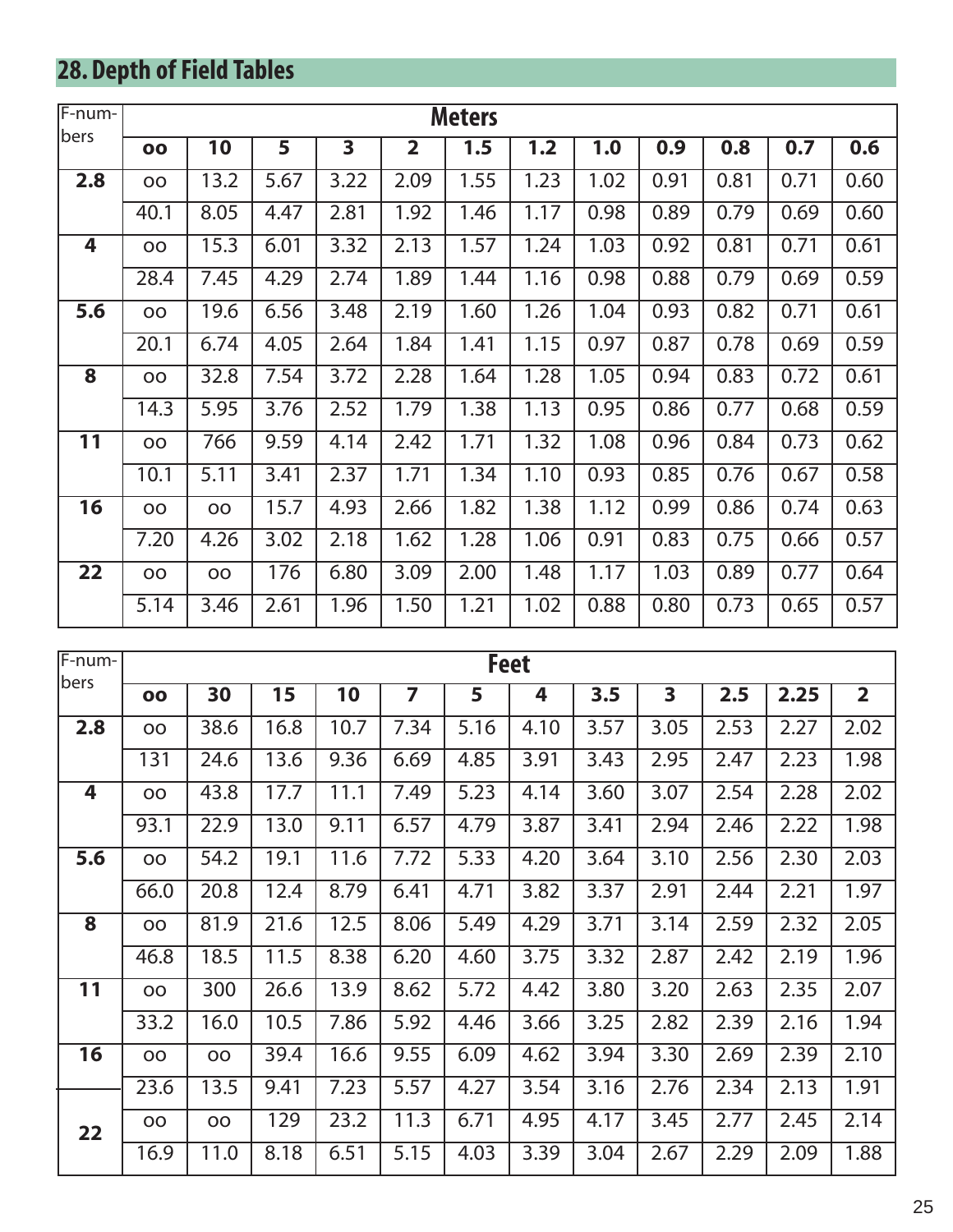# **29. Interchangeable Lenses**









| <b>Zenzanon-PE</b>                   | <b>40mm F4</b>               | 50mm F2.8                    | 60mm F2.8                   | <b>75mm F2.8</b>             |
|--------------------------------------|------------------------------|------------------------------|-----------------------------|------------------------------|
| Lens Construction                    | $8 - 9$                      | $7 - 9$                      | $7 - 7$                     | $5 - 6$                      |
| Angle of View                        | 82 deg. 1'                   | 69 deg. 7'                   | 60 deg. 7'                  | 49 deg. 7'                   |
| F/numbers                            | $4 - 22$                     | $2.8 - 22$                   | $2.8 - 22$                  | $2.8 - 22$                   |
| Minimum focus<br>$\lfloor$ (m/ft)    | $0.35(1.1 \text{ ft})$       | 0.46(1.5 ft)                 | $\overline{0.42}$ (1.42 ft) | 0.6(2 ft)                    |
| Filter Size (mm)                     | 62                           | 62                           | 62                          | 62                           |
| Length (mm) -<br>Weight (g/lbs)      | $50.5 - 510$<br>$(1.13$ lbs) | $50.5 - 490$<br>$(1.08$ lbs) | $54 - 520$<br>$(1.15$ lbs)  | $49.5 - 440$<br>$(0.98$ lbs) |
| Equivalent 35mm<br>focal length (mm) | 24                           | 30                           | 36                          | 45                           |









| <b>Zenzanon-PE</b>                   | <b>Macro</b>    | <b>135mm F4</b> | 150mm F3.5              | <b>180mm F4.5</b> |
|--------------------------------------|-----------------|-----------------|-------------------------|-------------------|
|                                      | <b>100mm F4</b> |                 |                         |                   |
| Lens Construction                    | $4 - 6$         | $4 - 6$         | $5 - 6$                 | $8 - 9$           |
| Angle of View                        | 38 deg. 4'      | 29 deg. 1'      | $\overline{26}$ deg. 1' | 21 deg. 9'        |
| F/numbers                            | $4 - 32$        | $4 - 32$        | $3.5 - 22$              | $4.5 - 32$        |
| Minimum focus<br>(m/ft)              | 0.61(2 ft)      | $1.0$ (3.3 ft)  | 1.5(4.9 ft)             | $1.0$ (3.3 ft)    |
| Filter Size (mm)                     | 62              | 62              | 62                      | 62                |
| Length (mm) -                        | $86.7 - 650$    | $91.5 - 750$    | $71.0 - 635$            | $107.5 - 840$     |
| Weight (g/lbs)                       | $(1.43$ lbs)    | $(1.65$ lbs)    | $(1.40$ lbs)            | $(1.85$ lbs)      |
| Equivalent 35mm<br>focal length (mm) | 60              | 81              | 90                      | 110               |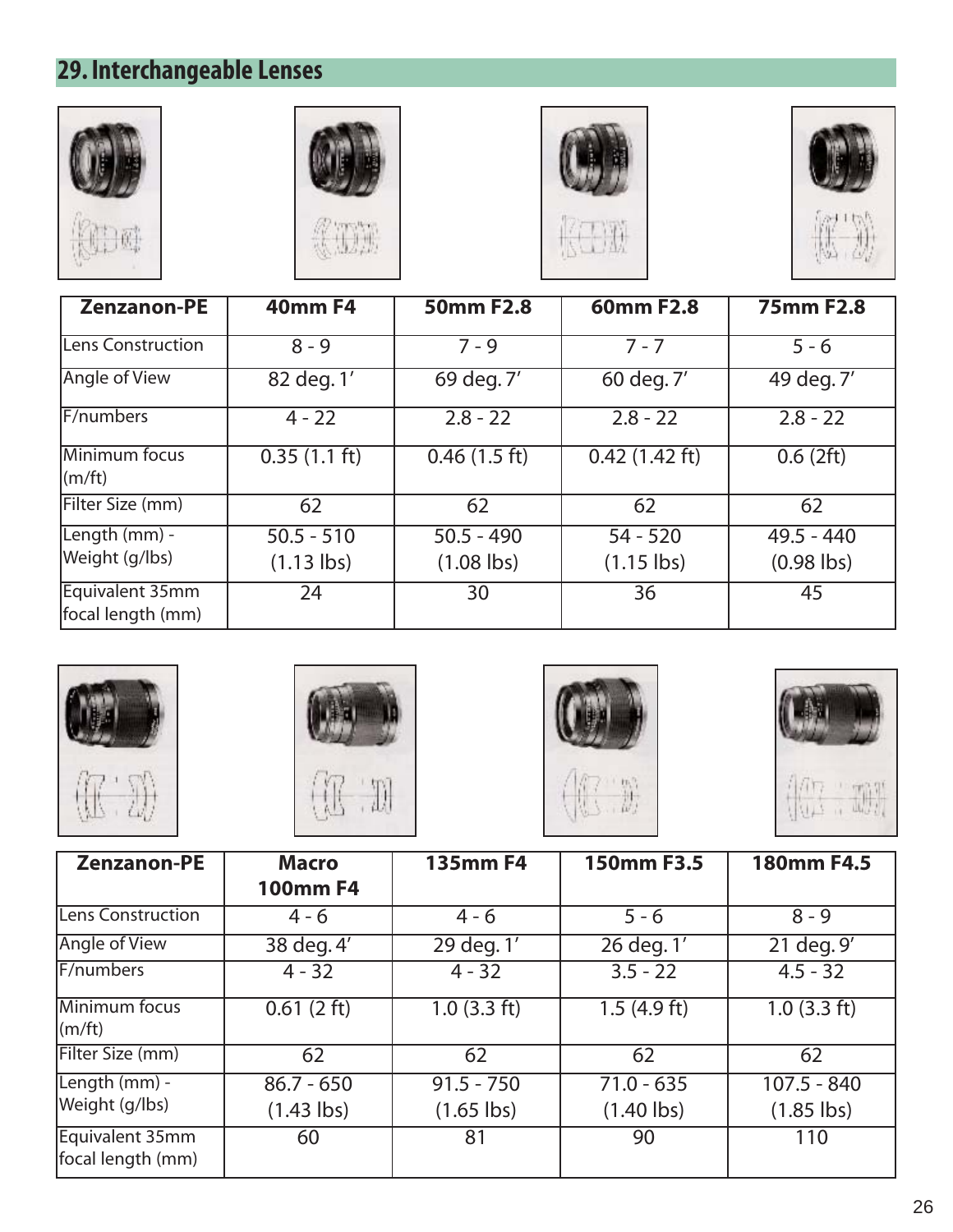## **29. Interchangeable Lenses (con't)**









| <b>Zenzanon-PE</b>                   | <b>200mm F4.5</b>           | 250mm F5.6                | <b>Ell 500mm F8</b>                | <b>PE 500mm F8</b>         |
|--------------------------------------|-----------------------------|---------------------------|------------------------------------|----------------------------|
| Lens Construction                    | $5 - 6$                     | $6 - 6$                   | $6 - 7$                            | $10 - 11$                  |
| Angle of View                        | 20 deg. 2'                  | 16 deg. 2'                | 8 deg.                             | 8 deg. 1'                  |
| F/numbers                            | $4.5 - 32$                  | $5.6 - 45$                | $8 - 45$                           | $8 - 64$                   |
| Minimum focus<br>$\vert$ (m/ft)      | $2.0$ (6.6 ft)              | 3.0(9.8 ft)               | 8.5(28 ft)                         | 8.0(26 ft)                 |
| Filter Size (mm)                     | 62                          | 62                        | 95                                 | 122                        |
| Length (mm) -<br>Weight (g/lbs)      | $109 - 755$<br>$(1.71$ lbs) | 147 - 910<br>$(2.00$ lbs) | 267 - 1890<br>$(4.17 \text{ lbs})$ | 318 - 3760<br>$(8.29$ lbs) |
| Equivalent 35mm<br>focal length (mm) | 120                         | 150                       | 300                                | 300                        |

Tele-Converter PE 2X and PE 1.4X available.

## **30. Accessories for Increasing the Versatility**



#### **Motor Winder Ei-**

Provides auto-winding action, when finger is lifted from the shutter release button after taking the picture. Has built-in shutter release button and hot shoe for use with cordless electronic flash units. Permits fast operation comparable to 35mm SLR systems.



## **Speed Grip E-**

Allows for rapid manual film advance via speed-lever for winding actions. The speed grip also has a built-in shutter release button which is automatically connected to the main body release system. Also, built-in hot shoe which permits the use of cordless electronic flash units is included, thus making possible fast operations comparable to 35mm SLR systems.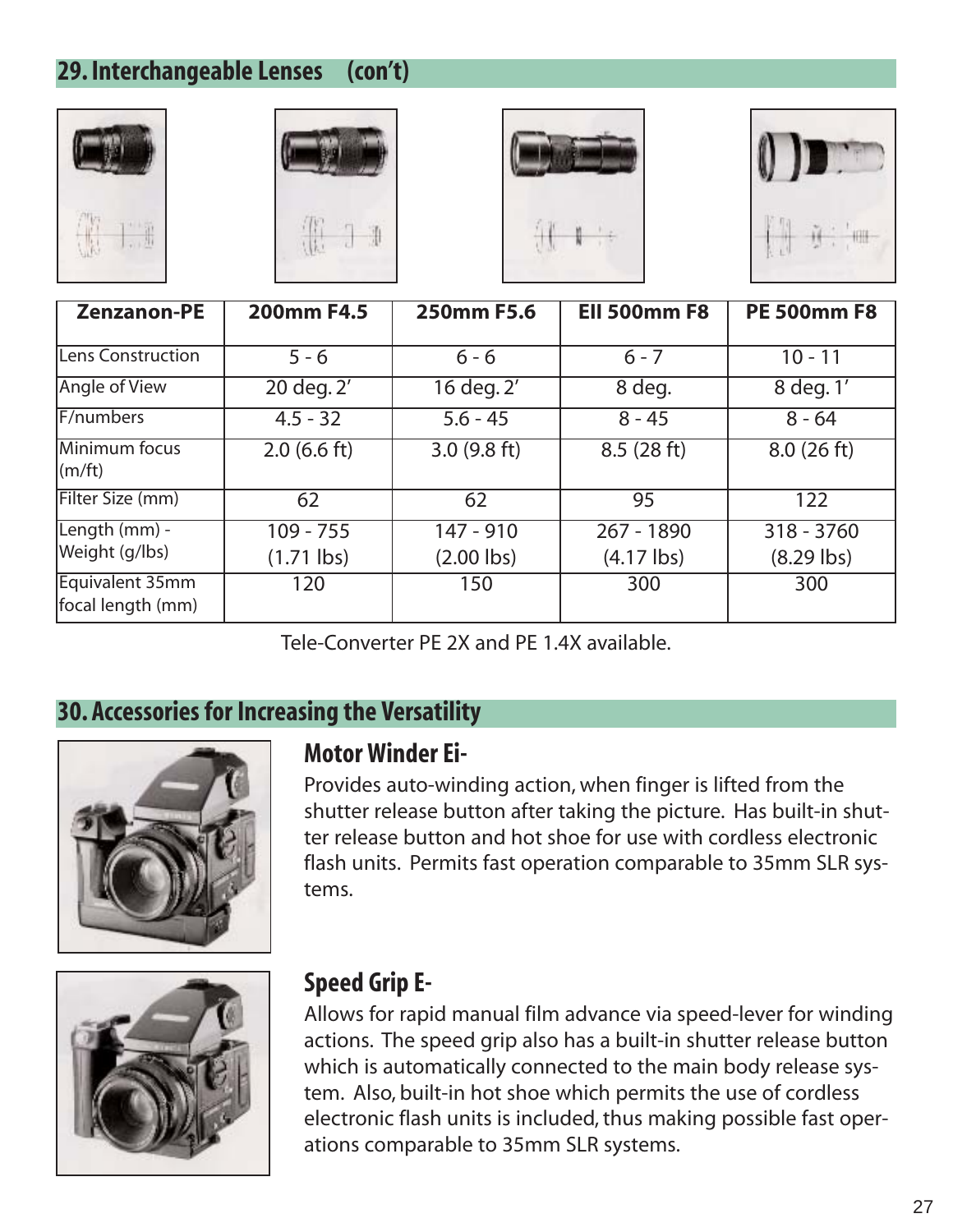## **Finder Interchangeability**









Various finders can be used interchangeably on the ETRS and will provide the user with different viewpoints. Therefore, the user should choose the type most suited for his work.

**Prism Viewfinder E-** The accessory shows an eye-level laterally-correct and up-right image which is ideal for following fast action, especially as it shows a very bright image of high magnification and can be used easily in both horizontal and vertical formats.

**Rotary Viewfinder E-** The accessory makes reflex view-focusing very easy, as the eyepiece rotates 90 deg. to the left or right for view-focusing a very bright and distinct erect image which moves with the lens. For reflex viewing in horizontal/vertical formats, as well as eyelevel view-focusing from the side.

**Waist-Level Finder E-** The accessory also folds flat but shows a laterally-reversed up-right image when erected. Has flip-up magnifier for critical focusing which makes it suited for careful composition work Opens/closes with single action.

**AE-III Prism Finder E-** Aperture-priority automatic exposure, switchable to manual exposure control. Focusing at eye-level, laterally correct and up-right image is possible when the accessory is attached to the ETRSi. Switching from full-area average metering to spot metering, AE lock and exposure compensation are also available and indicated in finder with LCDs. The AE-III also provides eye-piece diopter corrections from -2.5 to +0.5 diopter. (With standard eyepiece lens), as well as built-in eyepiece shutter.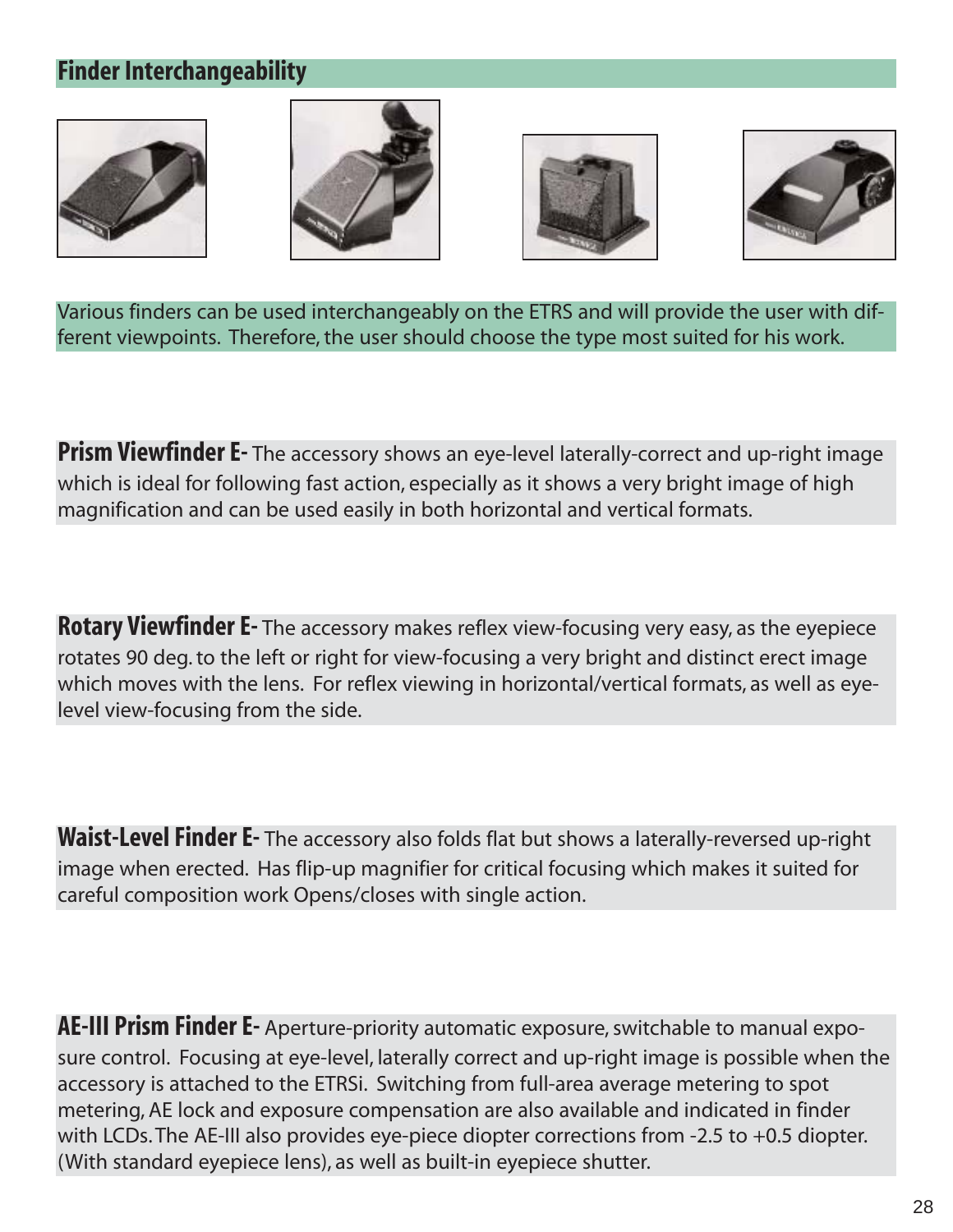## **Automatic Close-Up Photography**







| <b>Zenzanon-PE</b>         | <b>40mm</b>   | <b>50mm</b>   | 60mm          | 75mm          | <b>100mm</b>  |
|----------------------------|---------------|---------------|---------------|---------------|---------------|
|                            | F4            | <b>F2.8</b>   | <b>F2.8</b>   | <b>F2.8</b>   | F4            |
| Close-Up Lens E<br>No. 1   | $0.08 - 0.25$ | $0.10 - 0.25$ | $0.12 - 0.35$ | $0.15 - 0.32$ | $0.20 - 0.46$ |
| No. 2                      | $0.16 - 0.33$ | $0.20 - 0.35$ | $0.24 - 0.47$ | $0.30 - 0.48$ | $0.40 - 0.68$ |
| No. 1 & 2                  | $0.24 - 0.40$ | $0.30 - 0.44$ | $0.35 - 0.59$ | $0.44 - 0.63$ | $0.59 - 0.88$ |
| <b>Automatic Extension</b> |               |               |               |               |               |
| <b>Tube E</b>              |               |               |               |               |               |
| $E-14$                     | $0.35 - 0.55$ | $0.28 - 0.44$ | $0.23 - 0.47$ | $0.19 - 0.38$ | $0.14 - 0.40$ |
| $E-28$                     | $0.70 - 0.90$ | $0.56 - 0.72$ | $0.47 - 0.70$ | $0.37 - 0.56$ | $0.28 - 0.54$ |
| $E-42$                     | $1.05 - 1.25$ | $0.84 - 1.00$ | $0.70 - 0.94$ | $0.56 - 0.75$ | $0.42 - 0.68$ |
| <b>Automatic Bellows</b>   |               |               |               |               |               |
| lAttachment E              | $1.43 - 4.13$ | $1.14 - 3.31$ | $0.95 - 2.85$ | $0.76 - 2.28$ | $0.57 - 1.83$ |
|                            |               |               |               |               |               |

| <b>Zenzanon-PE</b>         | $135$ mm      | <b>150mm</b>  | <b>180mm</b>  | <b>200mm</b>  | <b>250mm</b>  |
|----------------------------|---------------|---------------|---------------|---------------|---------------|
|                            | F4            | <b>F3.5</b>   | F4.5          | F4.5          | F5.6          |
| Close-Up Lens E<br>No. 1   | $0.26 - 0.48$ | $0.30 - 0.46$ | $0.35 - 0.65$ | $0.39 - 0.57$ | $0.48 - 0.65$ |
| No. 2                      | $0.54 - 0.78$ | $0.60 - 0.80$ | $0.71 - 1.05$ | $0.78 - 1.03$ | $0.98 - 1.21$ |
| No. 1 & 2                  | $0.79 - 1.07$ | $0.89 - 1.12$ | $1.06 - 1.43$ | $1.15 - 1.46$ | $1.45 - 1.74$ |
| <b>Automatic Extension</b> |               |               |               |               |               |
| Tube E                     |               |               |               |               |               |
| $E-14$                     | $0.10 - 0.30$ | $0.90 - 0.22$ | $0.08 - 0.35$ | $0.07 - 0.20$ | $0.06 - 0.16$ |
| $E-28$                     | $0.21 - 0.40$ | $0.19 - 0.32$ | $0.16 - 0.44$ | $0.14 - 0.28$ | $0.11 - 0.22$ |
| $E-42$                     | $0.31 - 0.51$ | $0.28 - 0.41$ | $0.24 - 0.53$ | $0.22 - 0.35$ | $0.17 - 0.28$ |
| Automatic Bellows          |               |               |               |               |               |
| lAttachment E              | $0.43 - 1.36$ | $0.38 - 1.18$ | $0.32 - 1.27$ | $0.29 - 0.94$ | $0.23 - 0.74$ |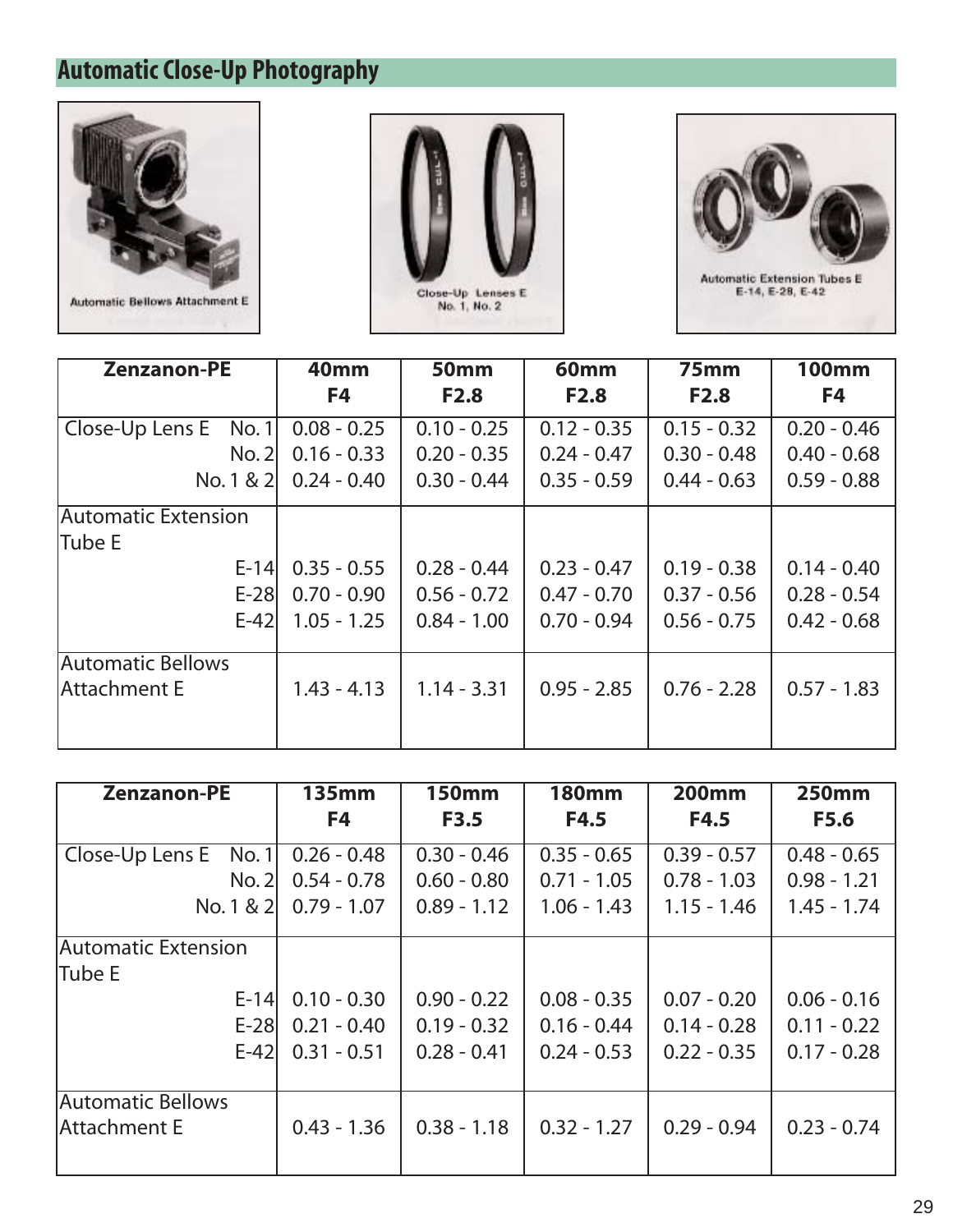#### **Film Back Interchangeability**







One of the greatest attractions of the ETRSi is complete film back interchangeability which makes it possible to detach or attach the film back at any time, in daylight and/or in midroll, and use different film types interchangeably. Thus, an extra film back or two will let a single ETRSi do the work of several, such as, for example:

1.Take color and black-and-white shots of the same subject.

2.Reload without losing a shot, even when shooting fast action, by using preloaded film backs.

3.Use different film speeds in the same session, by changing film backs.

4.Use a single ETRSi in common, but with personal film backs, in the studio or at home.

5.Use of 35mm films broadens the choice of film widely. In addition to the standard 35mm format, a new panoramic 24 X 54mm wide format is also available.

6.Use Polaroid® pack film back E for instant pictures for previewing lighting and/or exposures.

#### **5 Types of Film Backs:-**

Film Back Ei 120 ( 15 exposures ) Film Back Ei 220 ( 30 exposures ) Film Back ETRS 135N ( Frame Size: 24 X 36mm ) Film Back ERRS 135W ( Frame Size: 24 X 54mm ) Polaroid® Pack Film Back E ( 8 exposures )

| <b>Film</b>        | ASA# | For                     | <b>Print Size (cm)</b> | <b>Exposures</b> |
|--------------------|------|-------------------------|------------------------|------------------|
| 665                | 80   | <b>B &amp; W / Neg.</b> | 8.3 X 10.8             |                  |
| 667                | 3000 | <b>B&amp;W</b>          | 8.3 X 10.8             |                  |
| 668                | 80   | Color                   | 8.3 X 10.8             |                  |
| 669                | 80   | Color                   | 8.3 X 10.8             |                  |
| 107                | 3000 | <b>B&amp;W</b>          | 8.3 X 10.8             |                  |
| 108 P <sub>2</sub> | 80   | Color                   | 8.3 X 10.8             |                  |

#### **Polaroid Land Pack Film**